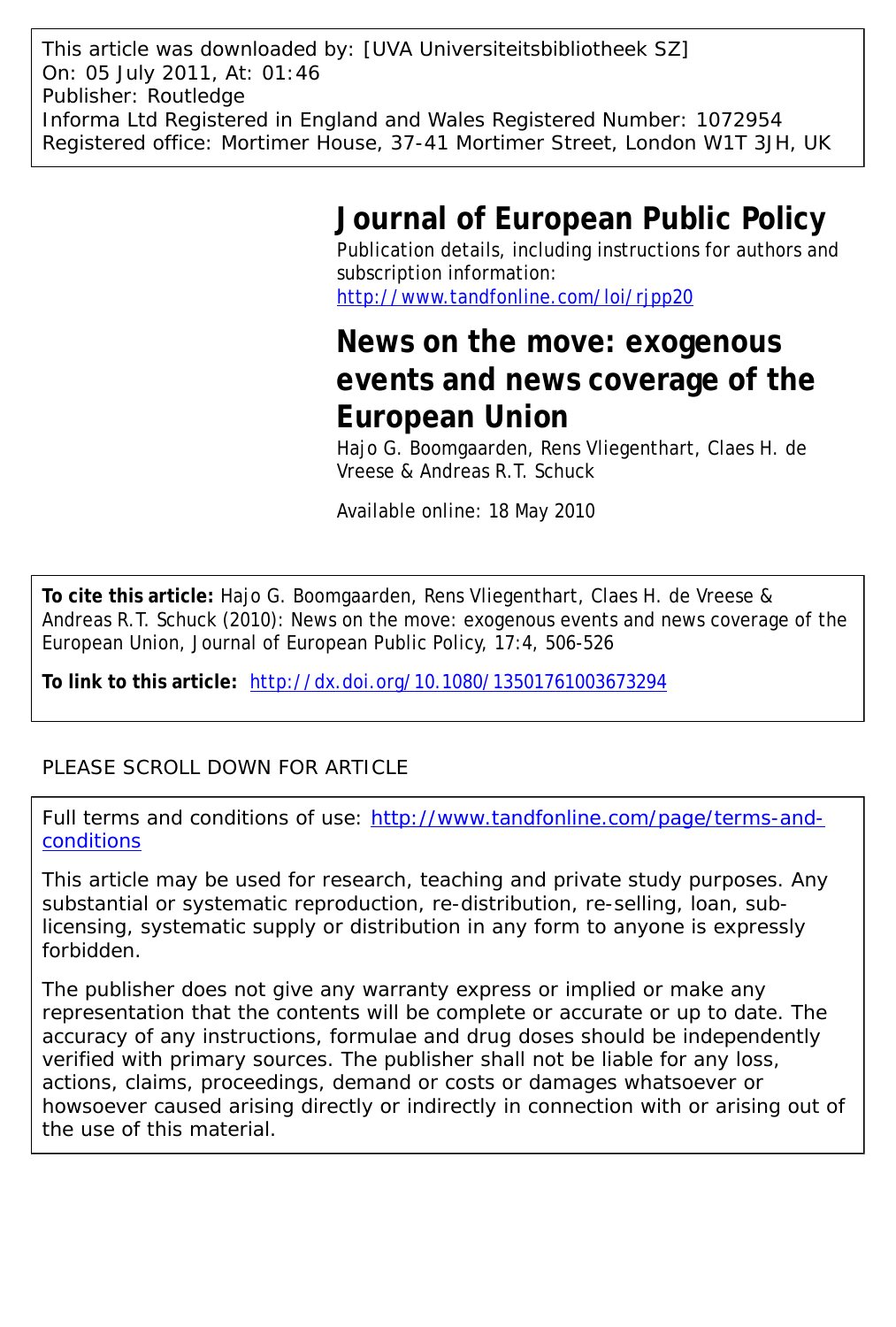# News on the move: exogenous events and news coverage of the European Union

Hajo G. Boomgaarden, Rens Vliegenthart, Claes H. de Vreese and Andreas R.T. Schuck

ABSTRACT News coverage about the European Union (EU) has the potential to inform citizens about and to involve them in matters of European integration. Investigations of factors that explain variation in EU news coverage, however, are rare. This study explains weekly variation in the visibility of EU news in newspapers from seven EU member states for the period 1990 to 2006. It identifies exogenous factors that relate to the EU polity, its policies and national politics. The descriptive results show that EU news visibility has increased overall and that weekly variation is rather similar in the seven member states. News visibility is substantially influenced by infrequent polity-related events such as European Parliamentary (EP) elections or Council summits but also by EP sessions. Also policy-related and national events affect visibility. The findings are discussed in light of the democratic deficit of the EU and the potential consequences of visible EU news coverage.

KEY WORDS Democratic deficit; European Union; key events; news coverage; time-series; visibility.

#### INTRODUCTION

News coverage of European Union (EU) affairs is important, given its potential impact on citizens' support for future European integration efforts (e.g., Maier and Rittberger 2008). The alleged democratic and communication deficits of the EU (e.g., Anderson and McLeod 2004; Blondel et al. 1998; Eriksen and Fossum 2000; Katz 2001; Katz and Wessels 1999; Meyer 1999; Rohrschneider 2002; Scharpf 1999) call for a more informed and involved citizenry of the Union (e.g., Benz and Stutzer 2004; Bijsmans and Altides 2007; Karp et al. 2003). Furthermore, debates about a common European public space highlight the central role of news media – e.g., Kantner (2004); Koopmans (2007); Sifft et al. (2007); Trenz (2004); Van de Steeg (2006); for overviews, see de Vreese (2007) or Machill et al. (2006). Finally, EU news affects public knowledge about, attitudes towards, and support for European integration, enlargement or specific policies (e.g., Brettschneider et al. 2003; de Vreese 2003; de Vreese and Boomgaarden 2006a, 2006b, 2006c).

> Journal of European Public Policy ISSN 1350-1763 print; 1466-4429 online © 2010 Taylor & Francis http://www.informaworld.com/journals DOI: 10.1080/13501761003673294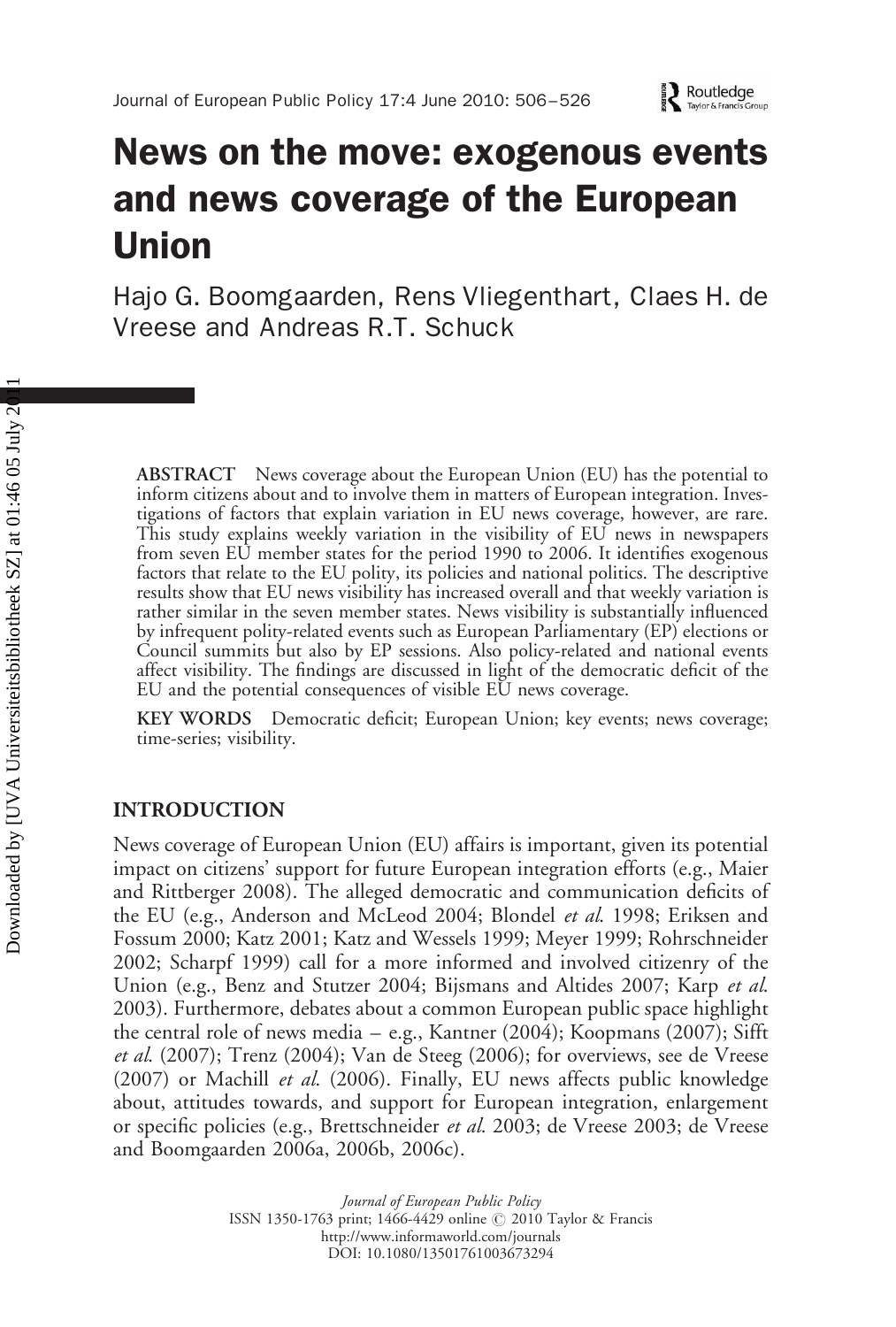With citizens across Europe relying on the media as their primary source of information about EU matters (e.g., Eurobarometer 60, 61 – see European Commission (2003, 2004)) on the one hand, and further European integration being contingent upon public support on the other, public opinion dynamics are important to understand. This is evident, for example, in referenda on European matters concerning the adoption of EU policy (e.g., Hobolt 2006). Referenda outcomes can put a (temporary) halt to ratification processes. Moreover, is has been shown that public opinion about the EU is of increasing importance for voting in national elections and thereby indirectly affects national policy and party alignments (de Vries 2007; but see Hellström 2008). Last, the salience of issues in the public domain conditions the relationship between public policy responsiveness and policy output, with a high issue salience of EU politics leading to a stronger match between policy output and public preferences on European integration (Franklin and Wlezien 1997). All of this makes a focus on the media imperative. The importance of the media and public opinion is highlighted in several recent policy initiatives, most notably from the Wallström Cabinet, charged specifically with communicating Europe and engaging in citizen dialogues.

The Lisbon Treaty emphasizes the need for more transparency and better communication to citizens in order to improve the perceived legitimacy of the Union and also the White Paper on a European Communication Policy by the European Commission acknowledges the need for widely available information about the EU in, for instance, the mass media to increase citizen involvement (European Commission 2006:  $4-6$ ). Hüller (2007: 572–4), however, argues that EU strategies for promoting publicity for the EU in national mass media have largely failed so far. Hence, media coverage of the EU does matter but little is known about the factors or strategies that would increase media attention for EU issues. The present study deals with the visibility of the EU in national news coverage in seven member states over a period of up to 17 years. It explains variation in EU news visibility by considering EU-related events and developments, differentiating between those associated with polity or policy. The study deals with *how* the coverage of the EU differs between countries and across time and – more importantly – shows  $why$  these differences come about.

An increasing amount of scholarly work is directed at analysing whether and how news media cover issues of European integration and the European Union (e.g., de Vreese et al. 2006; de Vreese et al. 2001; Maier and Maier 2008; Peter et al. 2003; Schuck and de Vreese 2006; Sifft et al. 2007; Trenz 2004). These studies look at both how newspapers and television news in several European countries cover EU affairs. In general terms it has been shown that EU news is only marginally covered, and that the coverage usually centres on important EU events (de Vreese 2001; Peter and de Vreese 2004). Some studies focus on factors endogenous to news organizations such as the role individual journalists play for the coverage of the EU (de Vreese 2003; Gleissner and de Vreese 2005; Lecheler 2008). Few studies systematically address possible *explanations* of the differences in coverage, both horizontally and vertically (e.g., Brüggemann and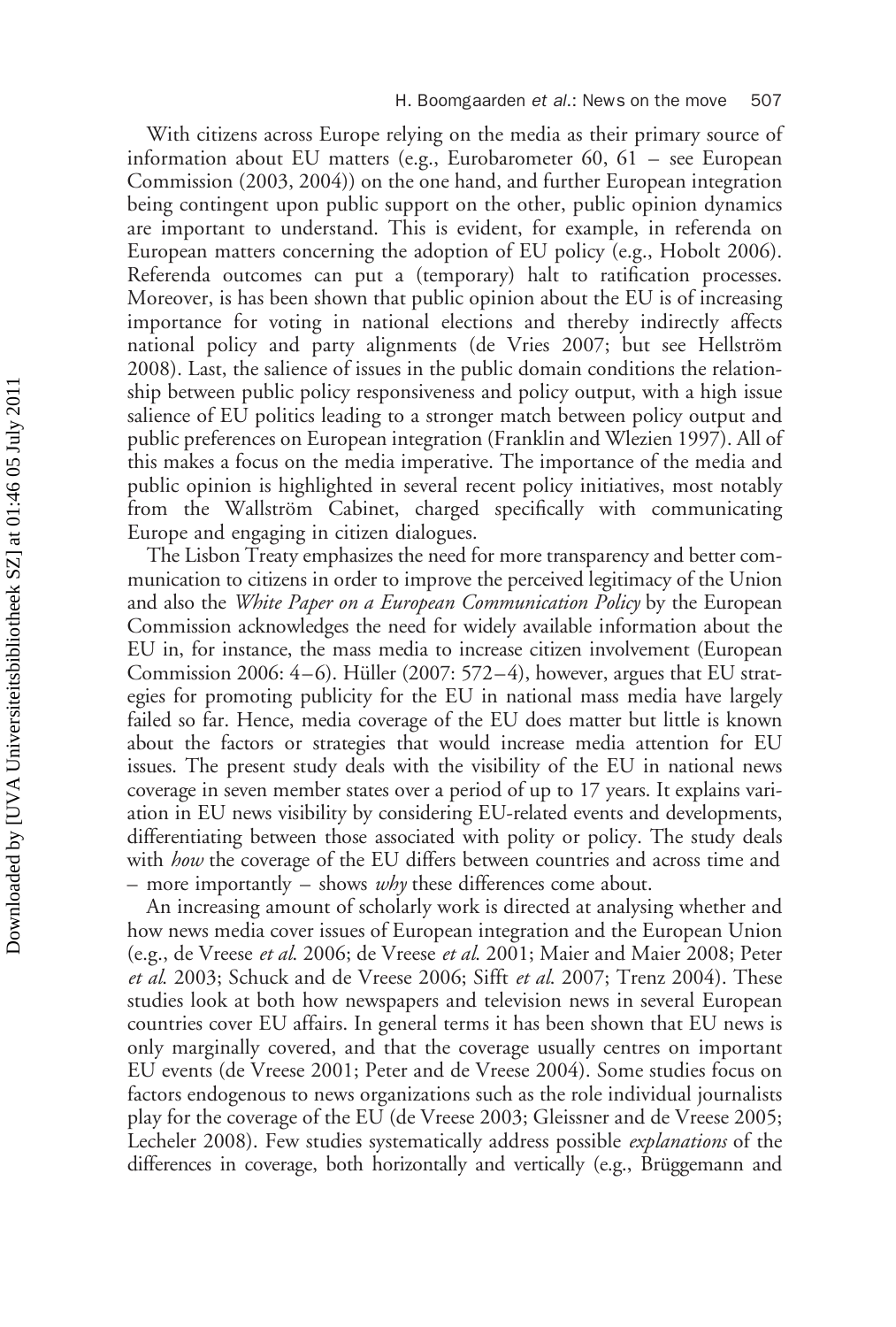Kleinen von Königslöw 2007; de Vreese et al. 2007; de Vreese and Boomgaarden, forthcoming). These, however, are only concerned with EU coverage during European Parliament (EP) election campaigns or are based on relatively small samples of routine coverage. The present study considers EU news visibility over a longer time period and adds new exogenous factors explaining visibility of EU news coverage to those that have been identified in previous research.

In general terms, researchers have addressed the question of why certain issues, politicians or countries are covered (or not) in the news (e.g., Altheide 1976; Beyers and Kerremans 2007; Carroll 1989; Gans 1980; Galtung and Ruge 1965; Harcup and O'Neill 2001; Lippman 1922; Schönbach et al. 2001; White 1950; Wu 2005). Prior research points towards the importance of key-events for news visibility (Brosius and Kepplinger 1990; Daschmann and Brosius 1999; Kepplinger 1992; Kepplinger and Habermeier 1995; Vastermans 2005; Vliegenthart and Boomgaarden 2007). In this study we propose three clusters of factors influencing the coverage. We investigate factors relating to the EU as a polity, factors driven by EU policies and factors relating to *national politics*. The first group relates to events that are part of the institutional design of the EU, such as summits or sessions in the European Parliament. The second group refers to important EU policy developments such as key treaties or the introduction of the euro. The final group includes national events with potential relevance to EU news coverage, such as national elections. The study concludes by highlighting the importance of certain types of events for creating news attention for the EU and thus contributing to a more informed and potentially more involved and opinionated citizenry.

#### The EU in the news

With rising scholarly awareness of the importance of mediated information for the emergence of a common European public sphere or citizens' support for EU integration, studies of media coverage of EU affairs have proliferated considerably throughout the past decade. Research on news coverage of the European Union can be classified according to a number of dimensions, such as the *visi*bility of EU news, the degree of *Europeanization* (or domestification) of the news (including the visibility of EU topics and EU level actors) (Koopmans 2007; McQuail and Bergsma 1983; Peter and de Vreese 2004), the tone of the news about European integration and news *framing* of EU affairs (de Vreese et al. 2006). While acknowledging that all of these factors present important indicators of EU reporting, this study focuses on the visibility of EU news only.

Most studies investigate news reporting around specific *EU events*, such as EU Council summits, European elections or EU-related referenda. Comparing news coverage around the introduction of the euro, the 1999 European Parliament elections and the Nice summit in 2000, de Vreese (2001) finds, for instance, that the visibility of the EU in news coverage was peaking during the event, but was almost non-existent before and after (see also Semetko *et al.* 2000). Norris (2000) comes to a similar conclusion analysing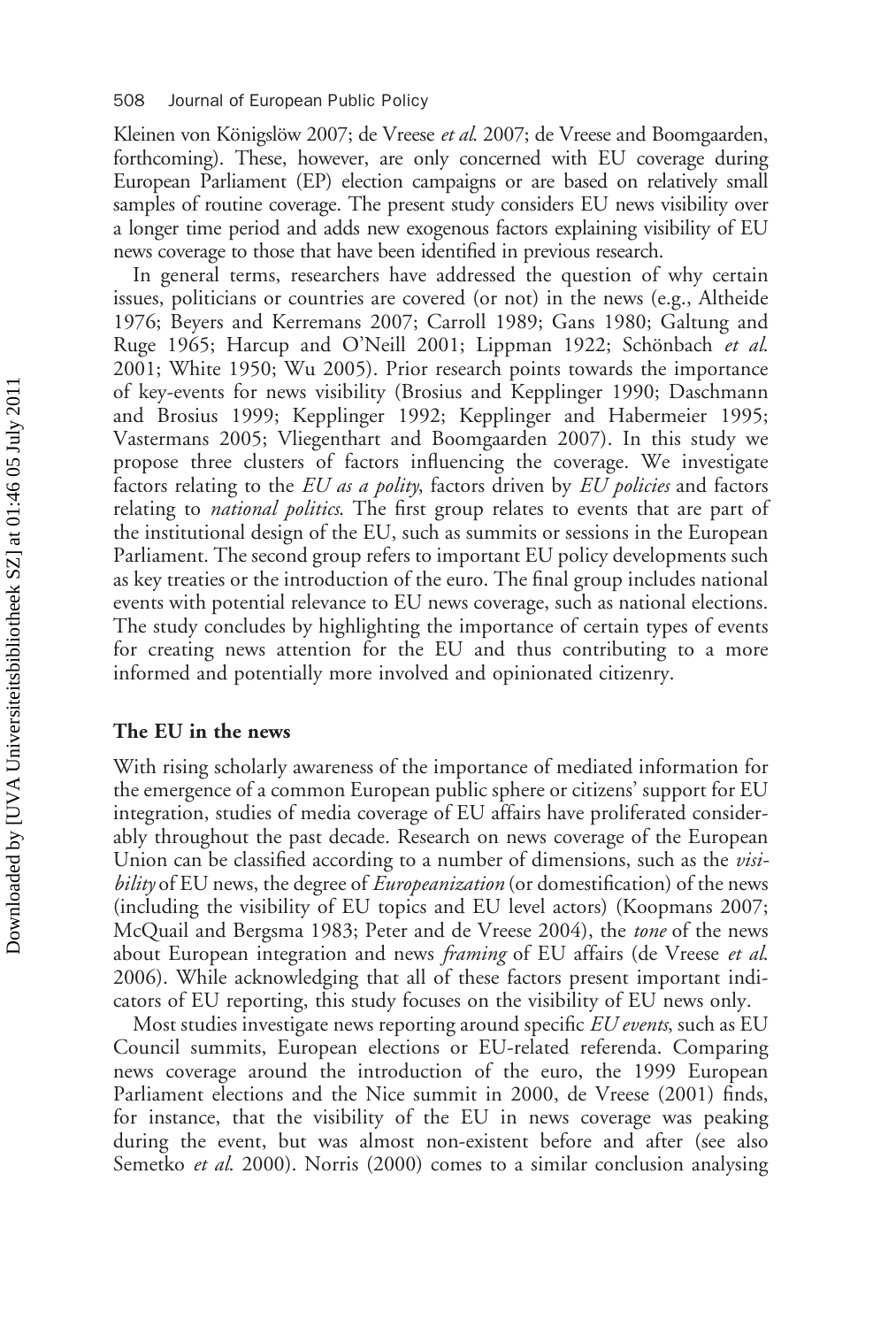press coverage between 1995 and 1997, finding that the EU was only marginally covered and that coverage peaked around EU summits.

Moving away from an event focus, Peter and de Vreese (2004) compare the amount of EU television news coverage during event and routine periods, showing that the EU was more visible in the news around summits of the European Council. Others consider EU news coverage during routine periods, i.e., periods in which no significant EU events took place. Peter et al. (2003: 321) describe an 'invisible importance', showing that the EU is generally hardly visible in the news; however, when it is covered, more prominence is attached to it compared to other issues. Often only specific issues related to the EU hit the agenda, e.g., economic and financial affairs, the 'mad cow disease' or EU enlargement (Fundesco 1997; Trenz 2005). This group of studies does indicate that EU news visibility is higher around certain events compared to non-event periods. It has not been systematically established, however, whether and what kind of events would increase the visibility of EU coverage.

A range of studies concentrates on media coverage during European Parliament election campaigns (e.g., Leroy and Siune 1994; Reiser 1994). Siune (1983) showed that 'Europe' played no role in the news before the 1979 (first) European Parliamentary election until the actual start of the election campaign, and was limited to the time of the campaign. Peter et al. (2004) showed that EU affairs were given prominence in the news when covered, and it has furthermore been shown that the visibility of EU news during the campaign period overall increased from 1999 to 2004 (de Vreese et al. 2006).

In conclusion, prior research suggests that the EU is not prominently covered, that visibility varies and increases when events take place, and that overall visibility appears to somewhat increase over time. Although some of the studies looking at EU news visibility take a longitudinal perspective, none of them has investigated EU news visibility over a period of several years in multiple countries and, more importantly, previous research so far has done little in terms of systematically addressing factors that explain variation.

#### Explaining issue news coverage – events and news values

Prior research has looked at the impact of real world events on the visibility of news coverage (e.g., Brosius and Kepplinger 1990; Daschmann and Brosius 1999; Kepplinger 1992). For instance, Kepplinger and Habermeier (1995) showed certain key events leading to more coverage of similar events, even when the number of incidents had decreased compared to the period before the key event took place. Brosius and Eps (1993) suggested that these events serve as prototypes for journalists (see also Brosius and Esser 1995) Furthermore, regarding the issues of immigration and integration, it was demonstrated that specific events are considerably more important in explaining variation in newspaper coverage than socio-economic developments (Vliegenthart and Boomgaarden 2007). With regard to the visibility of EU news coverage, prior studies provided (tentative) evidence for the impact of a few exogenous factors.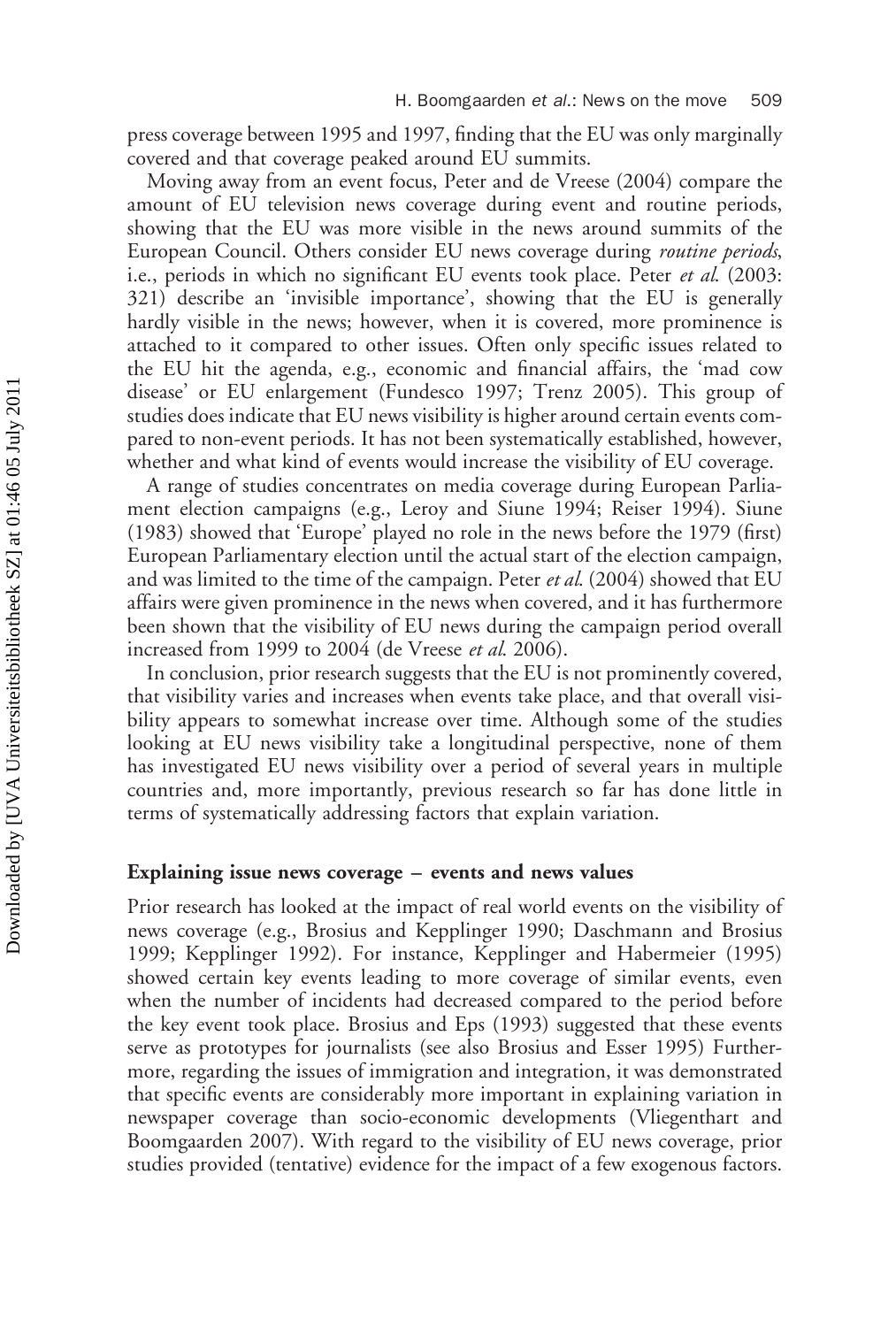The presence of political conflict about European integration, as characterized by the existence and electoral strength of euro-sceptic parties, was shown to lead to more EU news (de Vreese et al. 2007) and to increase the visibility of EU news between two EP elections (de Vreese and Boomgaarden, forthcoming). Extra-EU factors, such as country-specific characteristics, matter too, and it was demonstrated that media in larger countries tend to show less EU news (de Vreese and Boomgaarden, forthcoming).<sup>1</sup> This study takes an event focus to explain acrosstime variation in EU news visibility. We thereby add to our understanding of whether certain kinds of events do impact the visibility of EU news.

The range of events that are expected to influence the visibility of EU news coverage is summarized and presented in three clusters. The first cluster includes events that relate directly to the *EU polity and institutional* make-up of the EU, such as summits of the European Council, European Parliament elections, sessions of the European Parliament in Brussels or Strasbourg, newly installed European Commissions, and changes of the EU presidency from one member state to the next. Regarding summits of the European Council, we distinguish between summits held in the member states that held the presidency (i.e., all summits before 2002) and summits that were held in Brussels after the decision of the Nice treaty to stop the 'road show' (de Vreese 2003). We expect all institutional events to positively affect news visibility, i.e., generate more news coverage. Moreover, we expect that news is more visible when a country holds the presidency and is chairing a Council summit. Furthermore, important EU*related policy* events are considered, such as the introduction of the common currency, enlargements of the Union with new member states, the signing of important treaties and the convention for a constitutional treaty. Again these policy events are expected to increase the visibility of EU news coverage. Moreover, we expect EU-related *national* events to bear relevance for EU news visibility. Referenda in a member state on an EU matter should increase the visibility also in other member states. The positive impact of an EU referendum should yet be stronger on the national news coverage of the country in which the referendum is held. Prior research on EU news visibility during EP election campaigns has found that co-occurring national elections decrease attention to European elections. Consequently we test whether this result holds in a more general context. Finally, with the EU being a significant world market and economic force, we control for the impact of a *continuous* variable – the exchange rate between the euro and the US dollar. We do not expect that, for instance, a stronger euro would increase EU news visibility, but rather that drastic *changes*, relating to either a stronger euro or a stronger dollar, would cause higher visibility.<sup>2</sup>

#### DATA AND METHODS

#### Country selection

The key focus of this study is to *explain* the visibility of media coverage of the European Union in various member states. We sampled a number of member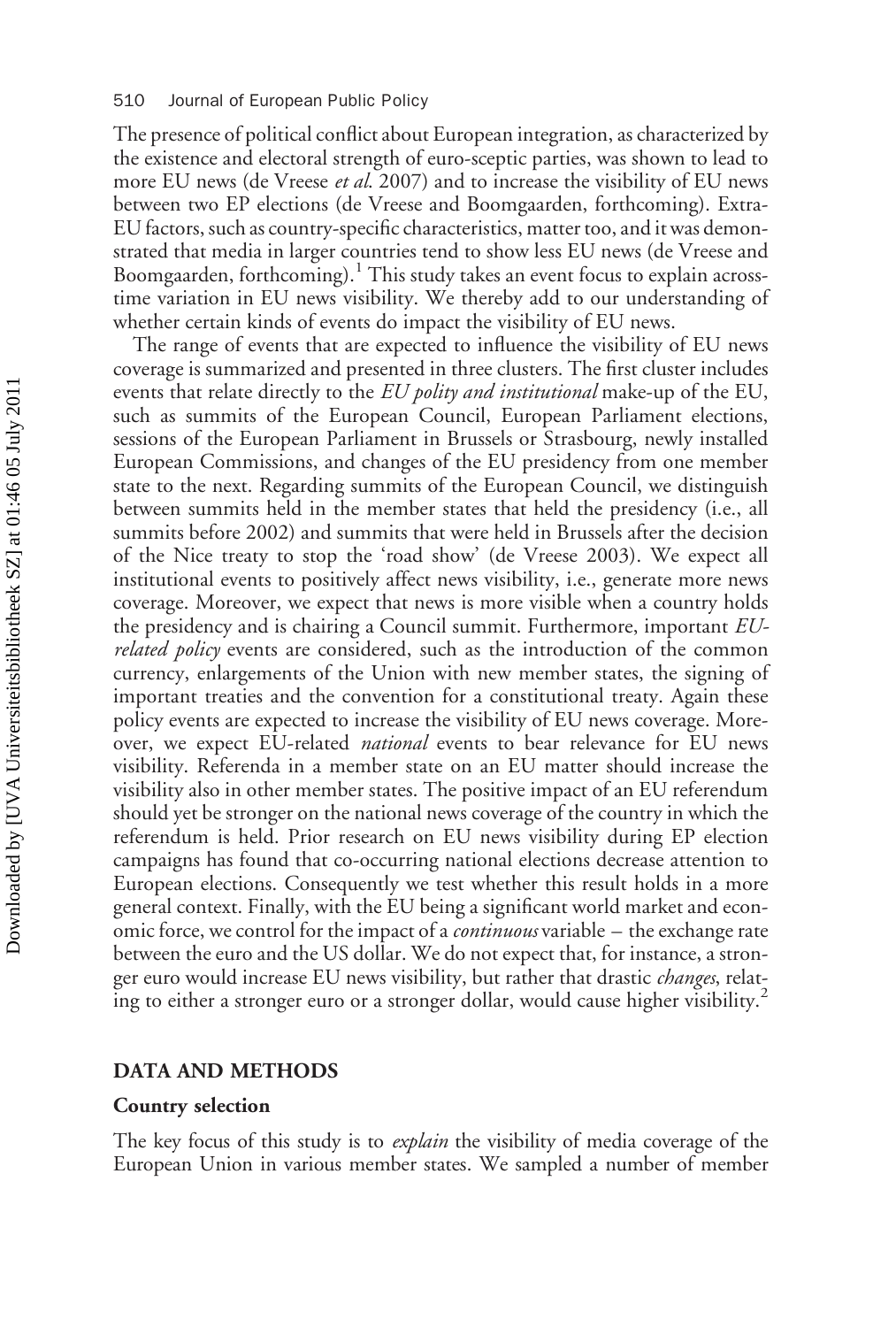states and our country selection is guided by substantial as well as pragmatic concerns. We considered countries that were members of the EU in 1990 (since we are interested in developments over time; furthermore, a sufficient length of time is needed to conduct proper time-series analysis) and countries for which at least one national daily newspaper was available for a considerable period of time via the LexisNexis digital database (pragmatic criterion). Seven countries are included in our study: Denmark; Germany; Ireland; Italy; the Netherlands; Spain; and the United Kingdom (UK). These provide variation in terms of size, length of EU membership, and media as well as political systems (e.g., Hallin and Mancini 2004), and include Northern, Central and Southern European countries and founding members, as well as countries that joined the EU at a latter point (substantial reasons). We selected the following newspapers: *Politiken* (Denmark); Süddeutsche Zeitung (Germany); Irish Times (Ireland); La Stampa (Italy); NRC Handelsblad (the Netherlands); El Pais (Spain); and The Guardian (UK). Although we acknowledge that selecting one newspaper only per country might not provide a fully reliable picture of the news in that country, we believe that the approach is sufficient to consider the news environment and over-time changes and that one newspaper provides a satisfactory proxy for the general media landscape on the aggregate. We have substantiated in other studies that issue visibility strongly overlaps between (quality) newspapers when aggregated to weekly scores (Vliegenthart and Boomgaarden 2007).<sup>3</sup> Furthermore, we selected quality newspapers, which have been shown to act as agenda-setters for other news media (Kleinnijenhuis 2003). Not all papers are available for the entire period from 1990 to 2006, and we can only rely on the material at hand.<sup>4</sup>

#### Measures

Our *dependent* variable is news media attention for the European Union and its institutions. To obtain data for the visibility of EU news, we conducted a twostep computer-assisted content analysis. First, from the seven newspapers we selected all articles that included at least one reference to the European Community, the European Union or any of its institutions (e.g., European Commission, European Parliament). This resulted in a total of 329,746 articles for all countries and time periods. In a second step, articles were weighted to account for their prominence within the newspaper and for the prominence of the European Union within the articles: (1) articles on the first page are counted twice as important as articles in the remainder of the newspaper; (2) articles that include more references to the European Union in general or to EU institutions in particular are assigned a higher prominence score based on the formula:

$$
Prominence = 1 + ln(number of referrals)
$$
\n(1)

This formula is based on the idea that prominence increases with the number of referrals, but that this increase is sub-linear, meaning that the more referrals an article includes, the less an additional referral contributes to the prominence score (see Boomgaarden and Vliegenthart 2007); (3) referrals in the headline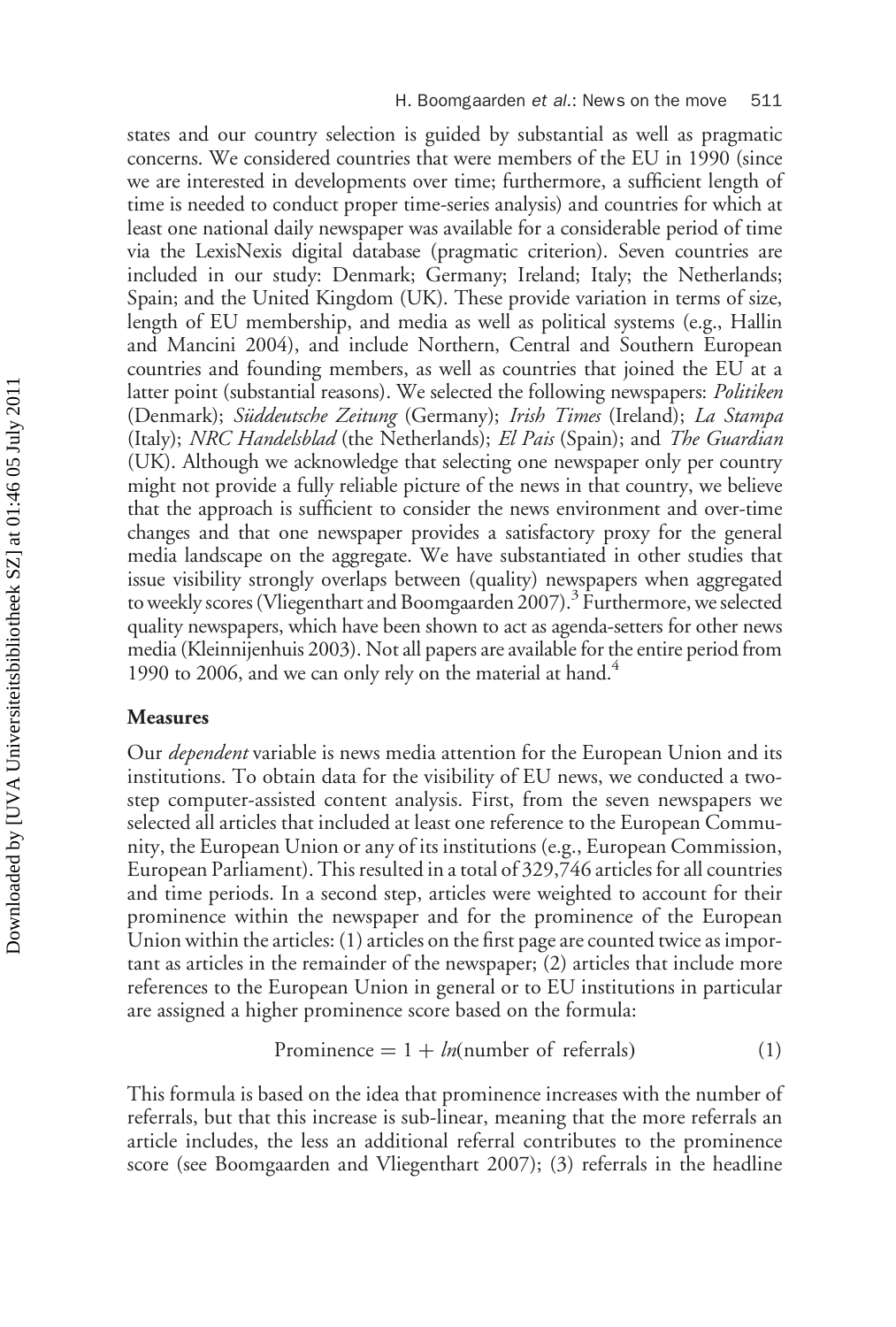are counted twice as important as referrals in the rest of the article. Based on these criteria, each article gets assigned a score. For each newspaper, these scores are aggregated to a weekly level.<sup>5</sup> Since our substantial interest is in explaining changes in visibility, we use the differenced values of those weekly scores in the final analysis, i.e., the change in scores from one week to the next.

Our independent variables are dummy variables signifying the occurrence of a relevant event in a given week. Data on the occurrence of the different events outlined above was gathered from various sources, such as the websites of the European Commission or the European Parliament. Detailed information on the coding of the events is found in the Appendix. Summits of the European Council take place at least bi-annually and often three to four times a year. All Council summits before mid-2002 (when the Nice treaty took effect) and summits after 2002 that were held outside Brussels are coded as 'summit abroad', whereas all summits held in Brussels after mid-2002 are referred to as 'summit Brussels'. European Parliament elections take place every fifth year and the European Parliament meets in Brussels or in Strasbourg about 18 times per year. European Commissions changed five times during the research period, with four different Commission presidents. The EU presidency rotates between countries every six months. Between 1990 and 2006, countries included in this research held the EU Presidency in total 15 times, and a dummy variable stretching over the half-year period indicates that a country held the presidency. In order to see whether news coverage increases significantly when a Council summit is taking place, which is chaired by a country that is holding the presidency and is included in this study, interaction terms between the presidency and the summit variables are included.

Turning from the institutional to the extraordinary events, the euro was introduced on 1 January 2002, and enlargements include the 1995 enlargement with Austria, Sweden and Finland, and the 2004 enlargement with 10 Central Eastern European (CES) countries and Malta and Cyprus. Important treaties were signed in 1992 (Maastricht), in 1997 (Amsterdam), and in 2001 (Nice). Important meetings of the Convention on the EU constitutional treaty were held in February 2002, July 2003 and November 2004. National events include referenda on EU matters – 17 referenda in total, largely following De Vreese and Semetko (2005). Data on the times when national elections were held in the countries studied here was gathered, and in total 25 national elections and their campaigns are included.

Finally, we include the *lagged dependent variable* in our analysis. We expect this variable to have a moderately negative influence, because of the specific dynamic of media attention: after a peak in attention (high positive change value) attention tends to move back towards its mean (negative change value) (Hollanders and Vliegenthart 2008).

#### Analysis

Our dataset has a pooled structure (periods within countries), which requires specific attention to autocorrelation and panel differences (i.e., countries).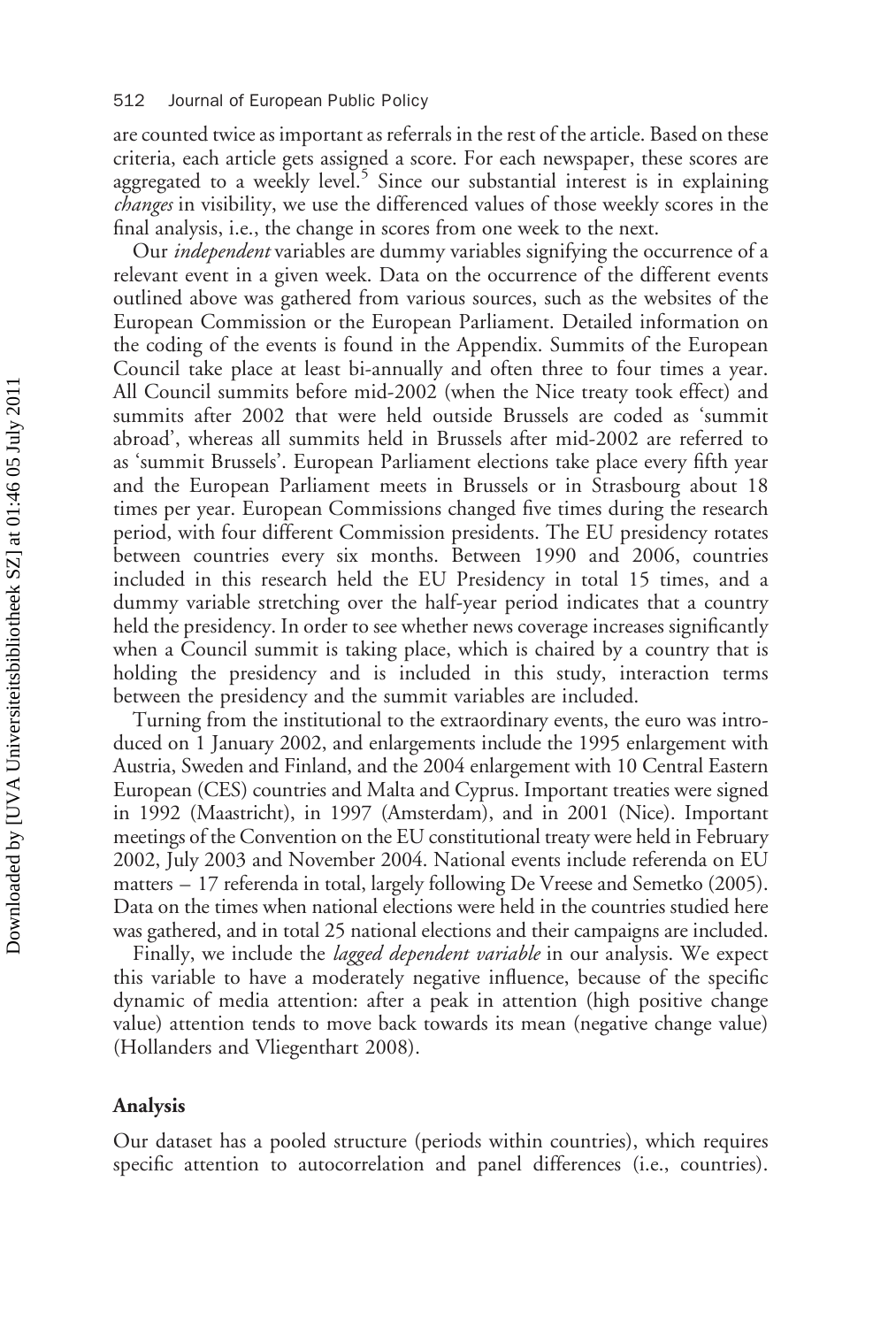The first question that needs to be addressed is whether the series are stationary, i.e., whether the mean of each country-level series is unaffected by a change of time origin and thus whether the expected values are the same for all time points. It is highly unlikely that the *differenced* attention scores resemble an up- or downward trend. To test this empirically, we conduct augmented Dickey-Fuller tests for each country series. Results indicate that for our dependent variable the null hypothesis of non-stationarity can indeed be rejected.<sup>6</sup> Consequently, the series do not have to be differentiated (again).

To establish the preferred type of analysis, it is generally recommended to first check for heterogeneity (e.g., Kittel 1999; Wilson and Butler 2007). The presence of heterogeneity indicates the presence of country-specific differences in the value of the dependent variable that are not captured by the independent variables in the model. Fixed-effect analyses including all our independent variables suggest no fixed effects,  $F(6, 4318) = 0.00$ ,  $p = 1.00$ . This makes sense from a substantial point of view as well: it is unlikely that countries differ in their mean level of change in media attention.

However, they might differ in the absolute levels of change. Higher absolute levels of change indicate that a series fluctuates more heavily and demonstrates a higher variance, which indicates the presence of heteroscedasticity. The errorstructure resulting from the fixed-effects analyses indeed indicates panel-heteroscedasticity for our dependent variable (Wald  $\chi^2(7) = 3657.8\dot{4}$ ,  $p = 0.00$ ). Additionally, the data shows contemporaneous correlation across panels (Breusch-Pagan LM test:  $\chi^2(21) = 1153.97$  ,  $p = 0.00$ ). The absence of fixed effects, combined with the presence of heteroscedasticity and the contemporaneous correlations combined with the structure of our data (small N of countries, comparatively large  $t$  of time points) makes ordinary least squares regression (OLS) with panel-corrected standard errors (PCSE) a viable option (Beck and Katz 1995).

Within this OLS –PCSE framework, we test whether our model with the differenced visibility value as the independent variable and including a lagged dependent variable resulted in models without autocorrelation. Autocorrelation occurs when the value of the residuals of the series at time t is correlated with the value at time  $t_{+1}$ . Inspection of the residuals showed the absence of autocorrelation, and we therefore could decide to keep the model as proposed. Mathematically, this model can be expressed as:

$$
\Delta y_{i,t} = c + a \Delta y_{i,t-1} + \Sigma b \Delta x_{i,t-1} + \varepsilon_{i,t}
$$
 (2)

where  $\Delta y_{i,t}$  is the value of country i on time t on the dependent variable (change in visibility), c the constant,  $\Delta y_{i,t-1}$  the lagged value of the dependent variable,  $\Delta x_{i,t}$  the value of country I on time t on an independent variable (changed scores) and  $\varepsilon_{i,t}$  the error term.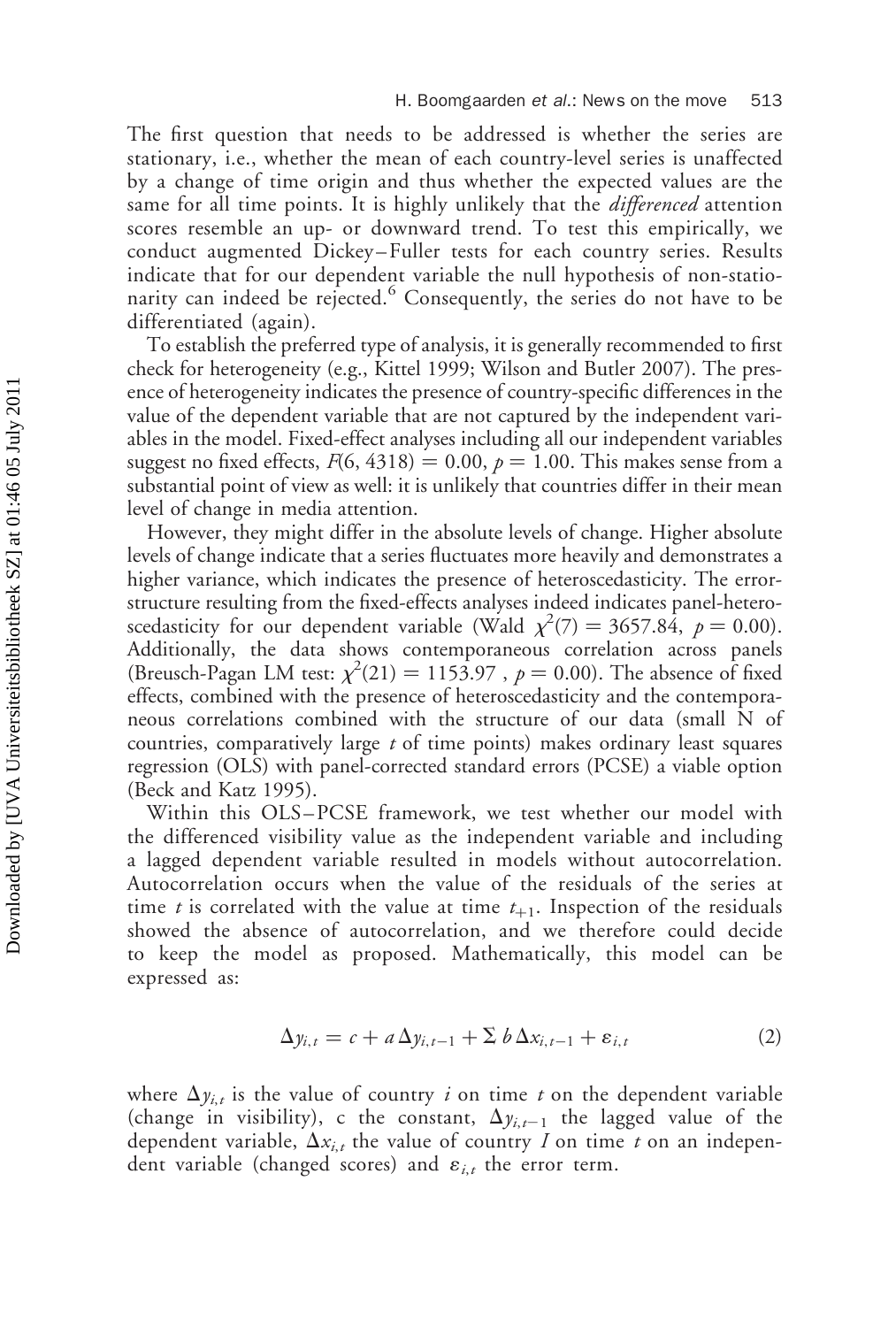#### RESULTS

Before turning to the explanatory models of EU news visibility, we provide information with regard to over-time trends and across-country variation in our dependent variable. Figure 1 displays the weekly mean scores of EU news visibility in all seven member states under analysis (thin line). We see strong variation in visibility over time, with clear peaks and dips in the data, sometimes increasing or dropping considerably from one week to the next. Our attempt is to explain these differences in visibility between the different weeks. Substantially interesting, we find an overall increase in EU news visibility from about 1997 onwards, with visibility reaching the highest levels in late 2004 and early 2005. Recently visibility has dropped again to the level it had in the early  $2000s$  (thick line, moving average).<sup>7</sup>

Table 1 suggests that this trend is largely similar across countries. The bivariate correlations between the visibilities of EU news in the different countries on a weekly level are all positive and substantial. We find the strongest overlap in the variation of EU news visibility between the Dutch and the Irish news outlets, whereas this was lowest for the UK and the Italian papers. Generally, the Dutch paper corresponds most stronly with news in other countries, whereas the Italian paper shows the most deviant picture in terms of EU news visibility. Overall the



Figure 1 Visibility of EU news in seven member states Note: The lines represent the weekly mean values (thin line) and the yearly moving average (thick line).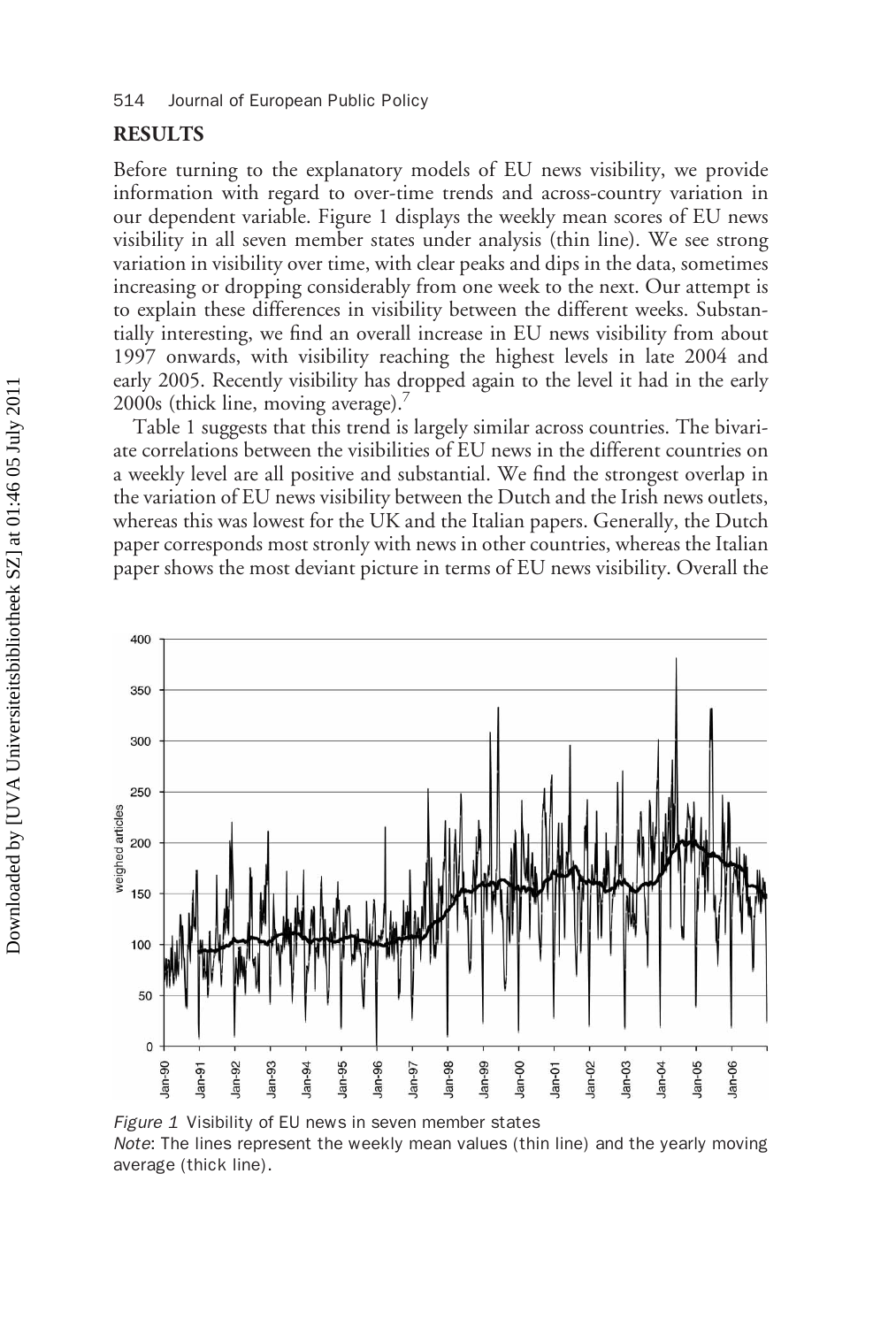|                    | Politiken | SZ    | <b>Irish Times</b> | La Stampa | <b>NRC</b> | El Pais |
|--------------------|-----------|-------|--------------------|-----------|------------|---------|
| SZ                 | 0.383     |       |                    |           |            |         |
| N                  | 521       |       |                    |           |            |         |
| <b>Irish Times</b> | 0.334     | 0.361 |                    |           |            |         |
| N                  | 523       | 763   |                    |           |            |         |
| La Stampa          | 0.306     | 0.308 | 0.317              |           |            |         |
| N                  | 512       | 773   | 750                |           |            |         |
| <b>NRC</b>         | 0.435     | 0.459 | 0.473              | 0.338     |            |         |
| N                  | 511       | 818   | 750                | 761       |            |         |
| El Pais            | 0.318     | 0.361 | 0.435              | 0.259     | 0.434      |         |
| N                  | 509       | 546   | 548                | 537       | 536        |         |
| Guardian           | 0.356     | 0.358 | 0.434              | 0.233     | 0.443      | 0.401   |
| N                  | 521       | 830   | 761                | 771       | 876        | 544     |

Table 1 Correlations between newspapers

*Notes:* All correlations are significant at  $p < 0.001$ . The N refers to the number of coded weeks per pair of newspapers.

table suggests that the same exogenous factors might account as determinants of issue visibility in the different countries, since the development over time shows a strong overlap between countries. When looking at yearly data from the various countries we do find a few interesting differences (see Table A2 in the Appendix). Whereas news coverage in 2004 was most visible in Ireland, Italy, the Netherlands and Spain, in Germany and Denmark visibility reached its high point around the year 2000. In the UK, the early 1990s had the highest visibility of EU news. These differences are also reflected in a regression analysis using the number of observations as a predictor for EU news visibility. In five out of the seven countries attention to EU news increases. We report a decrease only for Denmark and the UK (marginal). For Denmark, the decrease could be a correction after a series of referenda on EU matters in the 1990s (of which 1998 and 2000 fall in the research period as well as 2002, when Denmark held the EU Presidency and the 2004 enlargement deal was made during the Copenhagen summit). The overall positive trend in EU news visibility, however, reflects the process of a deepening and widening Union with increasing and increasingly relevant competencies. The Eastern enlargement and the introduction of the euro have probably sparked the peak in 2004, and the treaty of Amsterdam resulting in more political competencies for Brussels might relate to increasing coverage after 1997.

Can we explain the across-time variation that is shown above by means of the exogenous events that were identified? We present four regression models in which we consider the impact of the different kinds of events separately and finally in combination. With regard to the direct effects of the polity-related *institutional* events (Model I, Table 2) we see all our expectations confirmed as all contribute significantly to increases in EU news coverage. Elections for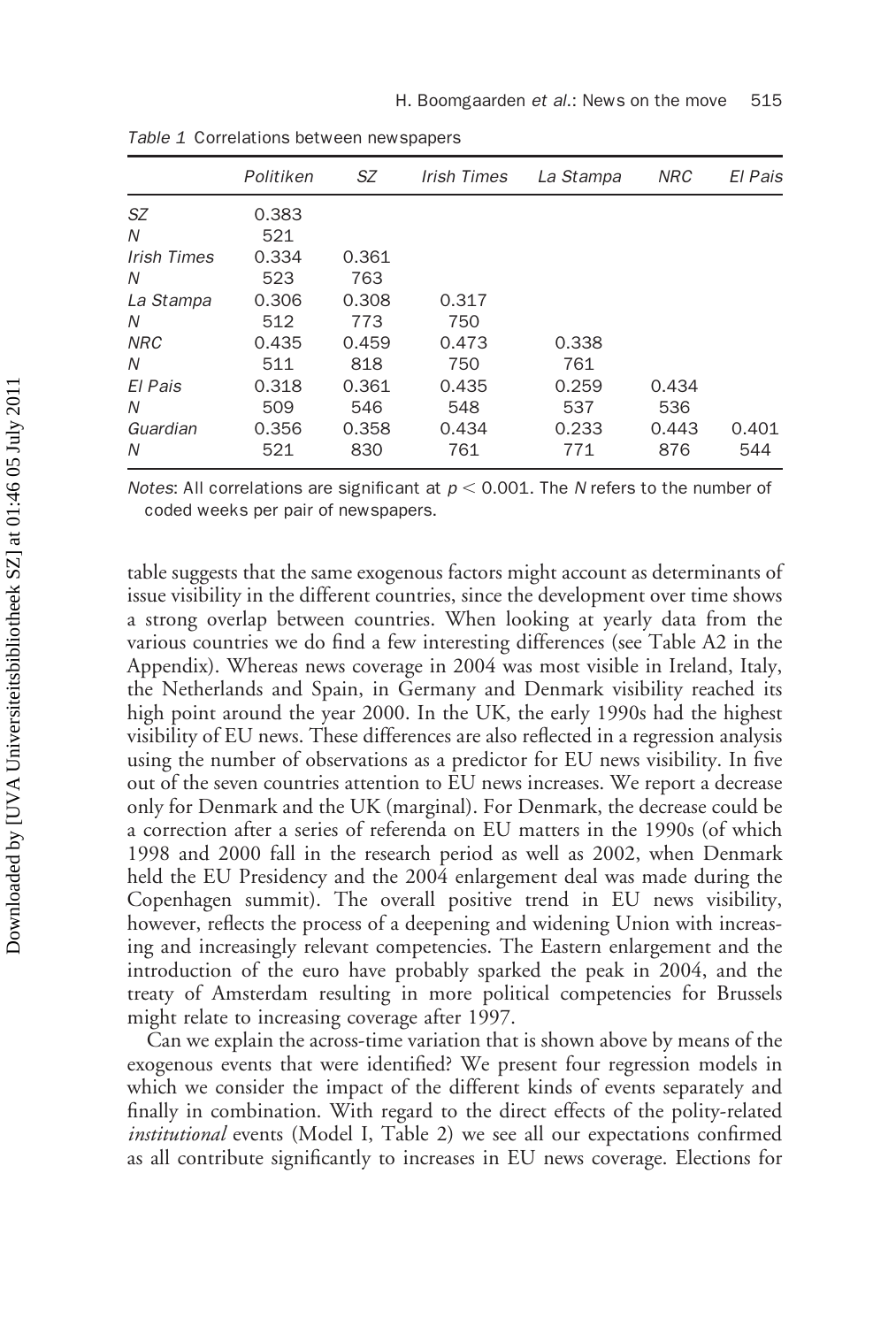the European Parliament and installations of a new European Commission have the strongest effect on visibility, causing an increase in the change of EU visibility of more than 50 weighed newspaper articles.<sup>8</sup> Moreover, there is a higher visibility of EU news in countries that hold the presidency of the EU. Furthermore, European Council summits are important for EU news visibility. Both summits held in Brussels (from 2003) and those held abroad have a positive effect. However, we find an interaction effect of summits with presidency only for those summits that were held abroad, i.e., in the country holding the presidency. If the country holding the presidency organizes an EU summit in Brussels, as is the case from 2003 onwards, this does not cause a significant increase of EU news visibility in that country. Although the impact of plenary sessions of the Parliament, both in Brussels and in Strasbourg, is rather weak, we still see a substantial effect increasing visibility. These regular legislative events are thus picked up by the news media and cause more extensive coverage of the EU. Finally, as expected, the lagged variable has a negative impact, and the continuous control variable euro – dollar exchange rate does not show a relationship with the dependent variable. This model including the institutional events explains almost 9 per cent of the dependent variable.

Of the key EU policy events, we find most but not all of our expectations confirmed (Model II, Table 2). Enlargement rounds with new member states entering the Union and the signing of new EU treaties increase EU news visibility. The introduction of the euro and events around the Convention for a common European Constitution, however, did not affect issue news visibility. Turning to the *national* events (Model III, Table 2), we see that referenda on EU affairs increase EU news visibility. The effect, however, is considerably stronger for news media in the country that actually holds the referendum. Nevertheless, also news coverage in non-referendum countries is affected. National elections, contrary to our expectations, did not significantly decrease the visibility of EU news coverage. The explanatory value of the models including extraordinary or national events is considerably lower than that of the model with institutional events. Substantially these findings all hold when the three types of events are entered into one model (Model IV, Table 2). The effect of the treaty variable is somewhat reduced, whereas the general referendum variable increases in importance. This last model explains 10 per cent of weekly variation in EU news visibility.

#### DISCUSSION

This study set out to explain why the EU is more prominently covered at certain times than at others, and which exogenous factors account for such variation in news coverage. We differentiated between polity/institutional and policyrelated EU events and relevant national events to explain EU news visibility. Drawing on weekly time series data allowed us to concisely model the impact of different kinds of events in a conservative model.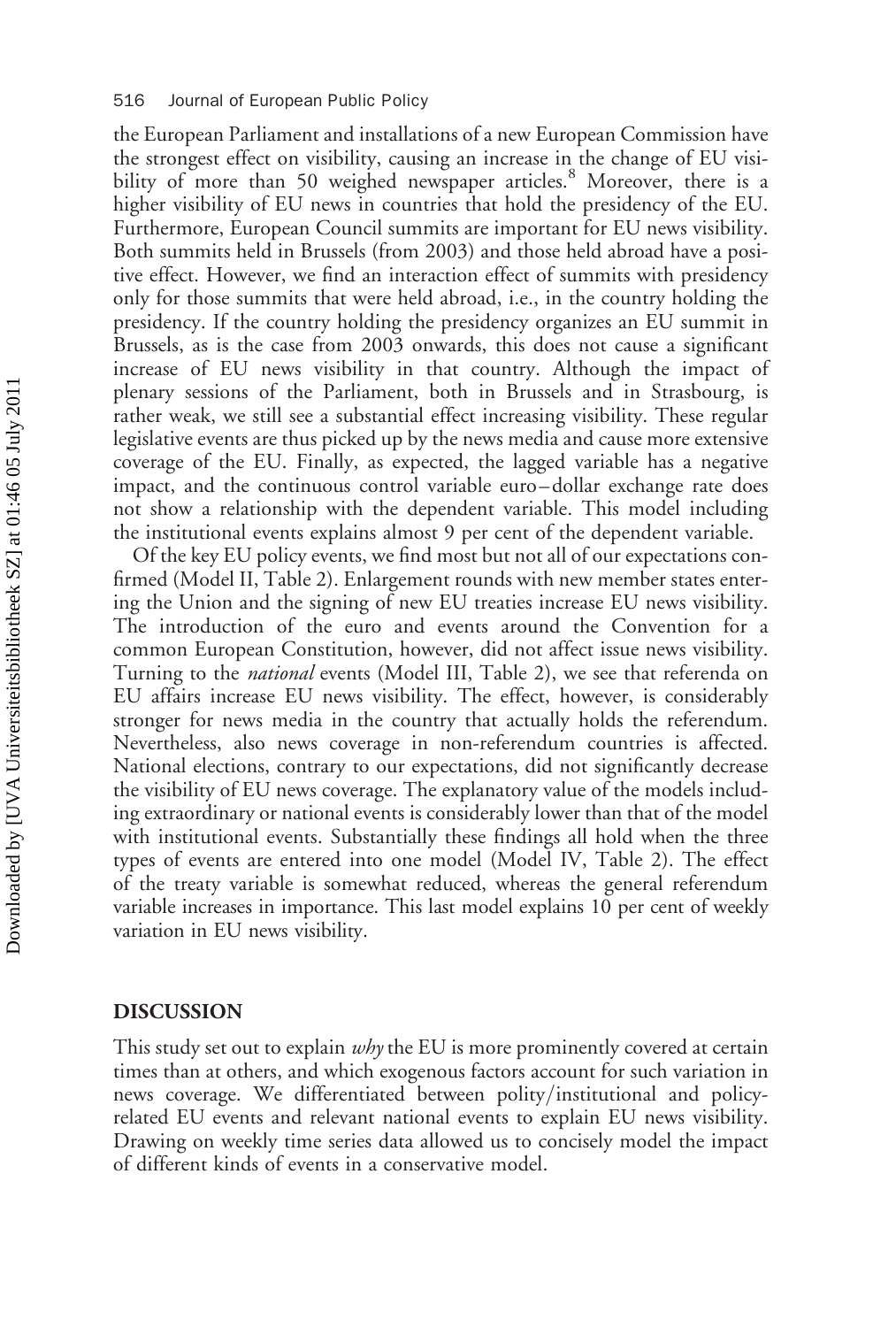|                              | Model I    |           |                   | Model II |                          | Model III                |            | Model IV  |  |
|------------------------------|------------|-----------|-------------------|----------|--------------------------|--------------------------|------------|-----------|--|
|                              | B          | <b>SE</b> | B                 | SE       | B                        | SE                       | B          | <b>SE</b> |  |
| Constant                     | $-0.15$    | 0.994     | $-0.03$           | 0.913    | $-0.03$                  | 0.914                    | $-0.13$    | 0.987     |  |
| Lagged change in attention   | $-0.14***$ | 0.022     | $-0.16***$        | 0.021    | $-0.16***$               | 0.021                    | $-0.13***$ | 0.022     |  |
| Euro-dollar rate             | $-76.13$   | 82.413    | $-94.69$          | 65.525   | $-77.71$                 | 65.320                   | $-94.55$   | 82.247    |  |
| Summit abroad                | 29.46***   | 3.152     |                   |          |                          |                          | 30.09***   | 3.165     |  |
| <b>Summit Brussels</b>       | 26.29 ***  | 4.844     |                   |          | -                        | -                        | $26.73***$ | 4.816     |  |
| EP elections                 | 51.83***   | 12.743    | $\qquad \qquad -$ |          | -                        | -                        | 52.03***   | 12.650    |  |
| Commission change            | 56.58***   | 9.958     |                   |          | -                        | -                        | 60.63***   | 10.419    |  |
| EP Brussels meeting          | $10.69***$ | 1.522     |                   |          |                          | -                        | $10.30***$ | 1.515     |  |
| EP Strasbourg meeting        | $11.30***$ | 2.081     |                   |          |                          |                          | $11.72***$ | 2.090     |  |
| Presidency                   | 27.85*     | 11.876    |                   |          |                          |                          | 28.59*     | 11.815    |  |
| Presidency * summit abroad   | 36.84**    | 11.000    |                   |          |                          | $\overline{\phantom{0}}$ | $37.57***$ | 10.948    |  |
| Presidency * summit Brussels | 21.54      | 14.941    |                   |          |                          |                          | 22.24      | 14.815    |  |
| Intro euro                   |            |           | 18.66             | 17.971   |                          | $\overline{\phantom{0}}$ | 24.04      | 17.527    |  |
| Enlargement                  |            |           | 39.02***          | 11.990   |                          |                          | 40.72***   | 11.615    |  |
| Treaty                       |            | -         | 40.34***          | 10.645   | $\overline{\phantom{0}}$ | -                        | $21.12(*)$ | 12.746    |  |
| Convention                   |            |           | 5.55              | 10.442   |                          |                          | $-10.16$   | 10.770    |  |
| Referendum                   |            | -         |                   |          | 14.66***                 | 3.521                    | $21.52**$  | 3.999     |  |
| Referendum national          |            | -         |                   |          | 59.66**                  | 20.714                   | 67.70***   | 21.435    |  |
| National elections           |            |           |                   |          | $-6.10$                  | 8.582                    | $-9.33$    | 10.359    |  |
| N                            | 4,289      |           |                   | 5,243    |                          | 5,243                    |            | 4,289     |  |
| R-square                     | 0.088#     |           | 0.031             | 0.032    |                          |                          | 0.100#     |           |  |

Notes: Cell entries are unstandardized regression coefficients and Standard Errors. The number of cases differs between models because detailed data on EP meetings is not available for the period before 1994. We note that results of Models II and III do not substantially change if they are estimated for the period after 1994 only.

(\*)  $p < 0.10$ ; \*  $p < 0.05$ ; \*\*  $p < 0.01$ ; \*\*\*  $p < 0.001$  (two-tailed); # change in R squared is significant compared to Models I and IV not including interaction terms ( $p < 0.01$ ).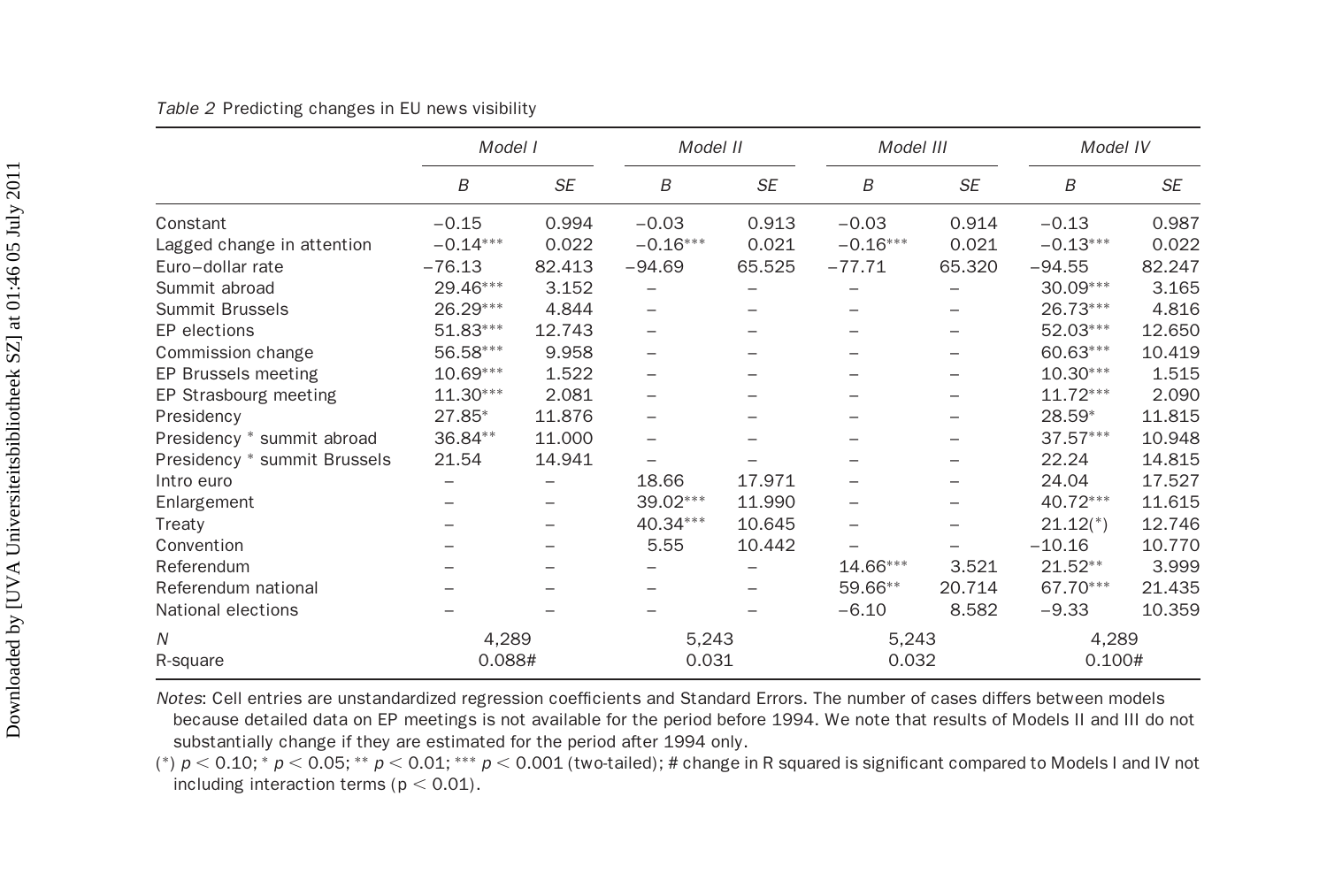#### 518 Journal of European Public Policy

On the descriptive level, we find an overall increase in the amount of EU news coverage throughout the 17-year period. Since we know that news is most often negative, more news does not necessarily mean 'good news' for the EU in terms of its potential impact on public support. However, more news is certainly conducive to increased public awareness of and debate about European politics. Prominent and visible coverage of EU issues increases citizens' knowledge about the EU and consequentially contributes to their likelihood to participate in European referenda or elections (e.g., Banducci and Semetko 2003; de Vreese and Boomgaarden 2006a). We find that all policy-related, institutional events matter for EU news visibility, thereby providing strong empirical evidence in line with earlier studies that showed visibility to be higher during certain key events like summits, referenda or elections (e.g., Peter and de Vreese 2004). Of these events, in particular those that do not occur with great frequency such as EU elections, installations of a new European Commission or changes in the Presidency have a particularly strong impact. The effect of parliament meetings is substantial but weaker, which is likely due to the fact that they occur with greater frequency and are less consequential. Council summits do affect news visibility, both when taking place in Brussels or elsewhere in the Union. However, we find that summits outside Brussels cause a substantially higher increase in news coverage in the country that holds the EU presidency (thus, where the summit is held) than in any other country. This is not the case for when the summit takes place in Brussels, not even for the country that holds the presidency.

Regarding the important *policy* events, we find only some of our expectations confirmed. Referenda matter for EU news visibility, both domestically and internationally. When a referendum takes place, we find visibility to be increasing significantly in non-domestic news coverage. Domestically, a referendum causes the highest impact on visibility of all variables under consideration. National elections, contrary to our expectation, did not decrease the visibility of EU news. It might actually be that the EU as a topic is important for (at least some) national election campaigns (de Vries 2007).

We take two lessons to be particularly important. In terms of theorizing, our research helps to understand why some events become news and others do not. The news values approach considers which features provide that an event makes it into news, i.e., factors that contribute to the newsworthiness of an issue or event (Galtung and Ruge 1965; Harcup and O'Neill 2001). Infrequent and extraordinary events, such as EP elections, changeovers of the Commission or referenda on EU matters were shown to have the greatest impact on news visibility. This is not in line with prominent news factors such as frequency, unexpectedness or continuity – see Harcup and O'Neill (2001) for a critical discussion of news values. Yet, it does point to more recent research showing how specific events can indeed spark significant media coverage (e.g., Vliegenthart and Boomgaarden 2007). Our research does, however, concur with news value research in the sense that elite actors, such the EU institutions, matter for news coverage and can be successful in generating coverage.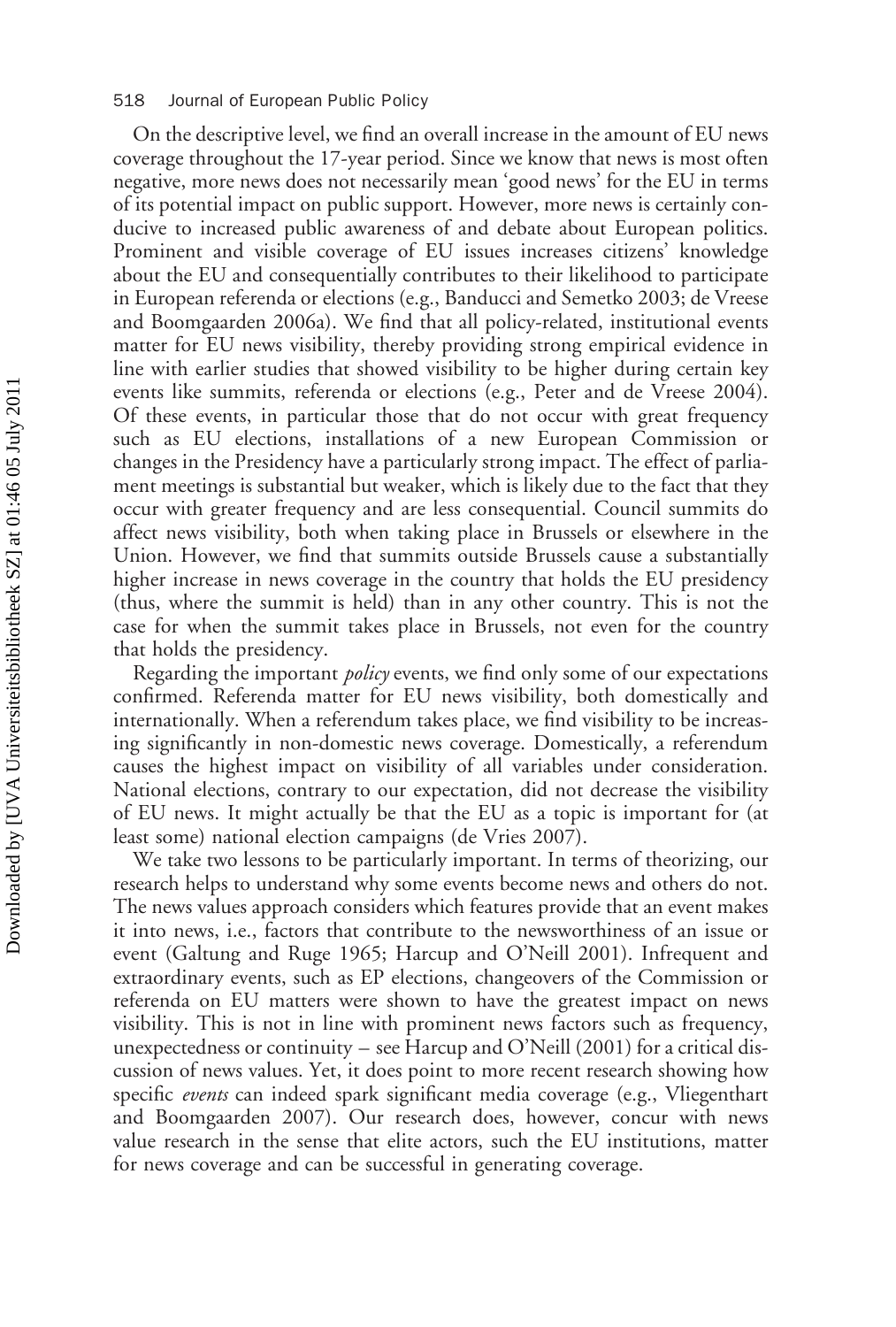This brings us to the second lesson. It can be argued that the more the EU does, the more likely it is to get on the news agenda. In this light, a rotating presidency with summits outside Brussels is important, and referenda do no harm. However, this is not a straightforward conclusion. EU news is often dominated by national political actors (e.g., de Vreese et al. 2006), so while EU news might be increasing this is not *per se* to the advantage of EU political actors. It is important to distinguish that an increase in visibility in the news – and thereby a further Europeanization of the national public spheres (e.g., Kantner 2004) – might be good for the democratic nature of the EU, but may not necessarily result in increases of support for the Union and its policies.

Our article is a first attempt to explain temporal variation in change in EU coverage. We fully acknowledge a number of challenges that emerge at the price of spanning across a long period and several countries. One is the choice to focus on newspapers only (and one outlet per country) while several scholars have repeatedly pointed to the fact that television news is the most important source of information for many Europeans. However, we have argued earlier that we believe it is possible to generalize from the coverage of one newspaper to coverage in more general terms. On television it was shown that the EU is much more invisible than in newspapers (e.g., de Vreese *et al.*) 2006), so we would expect fewer events to be covered at all, and therefore would expect weaker effects of low-impact events and potentially stronger effects of the high-impact events, such as enlargements. This would be interesting to address in a future study; however, including more newspapers and television content is beyond the scope of the current study. Furthermore, including more specific media content characteristics that go beyond sheer EU news visibility would add potentially interesting facets to the relationship between EU events and news coverage.

Moreover, we realize that our study has paid attention only to factors that are exogenous to the journalistic process. Future research may further contribute to our knowledge in this area by also addressing aspects that are located within journalism and news organizations. It might also be interesting to assess the effect of the amount of EU legislation or EU policy output on EU news coverage. These data, however, are currently not available in a way that would allow us to incorporate them into our analysis. These limitations notwithstanding, we have taken important steps to identify the conditions under which the EU can emerge on national news agendas and contribute to shared moments of news coverage. This is not to say that the EU, by definition, is better off with an increased amount of attention from its member states' media. Even though visible news is potentially beneficial from a democratic point of view, perhaps 'no news' is better news for the EU, if we consider the potential impact of news coverage on public perceptions of the EU, than news that contributes to an informed and critical citizenry that may not like what it reads and hears about the Union.

Biographical notes: Hajo G. Boomgaarden is Assistant Professor for Political Communication at the Amsterdam School of Communication Research,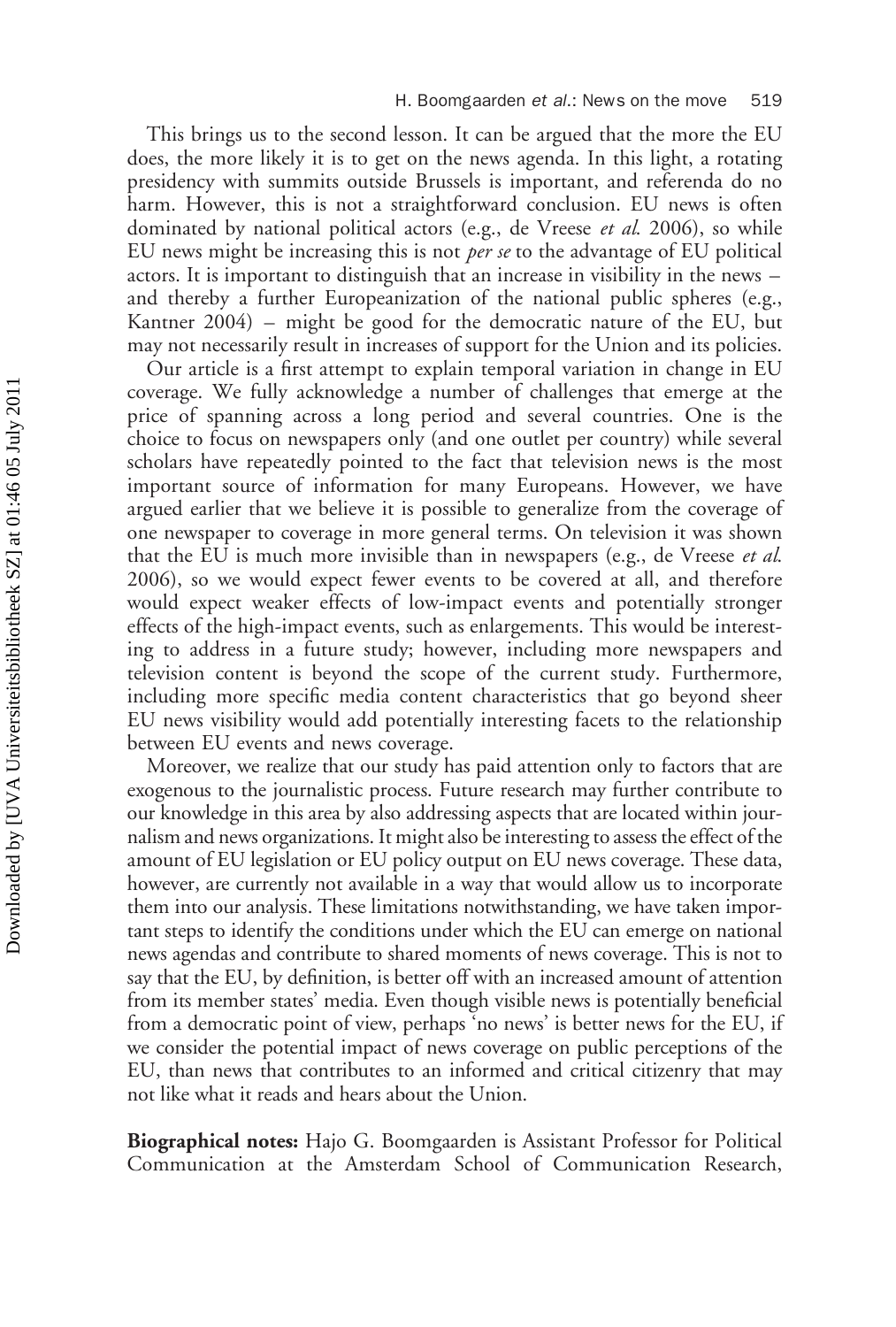University of Amsterdam, The Netherlands. Rens Vliegenthart is Assistant Professor for Political Communication at the Amsterdam School of Communication Research, University of Amsterdam, The Netherlands. Claes H. de Vreese is Professor and Chair of Political Communication and Scientific Director of The Amsterdam School of Communications Research, University of Amsterdam,The Netherlands, and Adjunct Professor of Political Science and Journalism at the University of Southern Denmark. Andreas Schuck is Post-doc Researcher at the Amsterdam School of Communication Research, University of Amsterdam, The Netherlands.

Address for correspondence: Amsterdam School of Communication Research, University of Amsterdam, Kloveniersburgwal 48, 1012 CX Amsterdam, The Netherlands. email: h.boomgaarden@uva.nl/r.vliegenthart@uva.nl/a.r.t.schuck@ uva.nl/c.h.devreese@uva.nl.

#### **NOTES**

- 1 It is also consistently shown that EU news is more visible on public broadcasting news and in broadsheet papers. Since our analysis includes only the latter, we are not able to include media-specific variables here.
- 2 EU scandals and other forms of politicization are not included as independent variables in the models explaining visibility (e.g., Trenz 2005). The problem with these events is the criterion for inclusion. When is a scandal a scandal; what makes a scandal? Media coverage plays a considerable role in the construction of scandals. It would be a highly circular/tautological argument if we would say that we test for the effects of events that were highly visible in the media. We therefore refrain from testing these kind of 'events' in our models.
- 3 Due to practical reasons, we had to limit ourselves to selecting one newspaper per country. For three countries (Germany, the Netherlands and the UK) we looked at two other newspapers to see whether *visibility* scores were similar. In all cases, the correlation between the newspapers included in the analysis presented here and the other two newspapers was above  $r = 0.90$ , indicating that the selected newspapers in terms of visibility of EU news reflected trends that could also be found in other newspapers.
- 4 Newspapers were available from 1990 (NRC Handelsblad and The Guardian), 1991 (Süddeutsche Zeitung), 1992 (La Stampa), 1993 (Irish Times), 1996 (El Pais) and 1997 (Politiken).
- 5 The calculation of prominence scores based on article placement in the newspaper, referrals to the keywords in headline and total number of referrals was done in the absence of clear guidance from previous research as to how these factors precisely contribute to the prominence scores. It should be emphasized, however, that the weighing procedure results in only very minor shifts in visibility scores. The correlation between our weighted weekly measures and on the raw count of articles is  $r = 0.87$
- 6 For the Netherlands,  $Z = -36.65$  ( $p = 0.00$ ); Germany,  $-33.62$  ( $p = 0.00$ ); UK,  $-36.30$  ( $p = 0.00$ ); Ireland,  $-34.84$  ( $p = 0.00$ ); Italy,  $-39.80$  ( $p = 0.00$ ); Spain,  $-27.89$  ( $p = 0.00$ ); and Denmark,  $-25.50$  ( $p = 0.00$ ).
- 7 The data show seasonal variation, mostly caused by the month of August, during which the EU institutions are closed for summer holidays and thus low on activities.
- 8 The interpretation of the coefficient needs to take into account that the dependent variable does not represent raw article scores. An increase of 100 weighted articles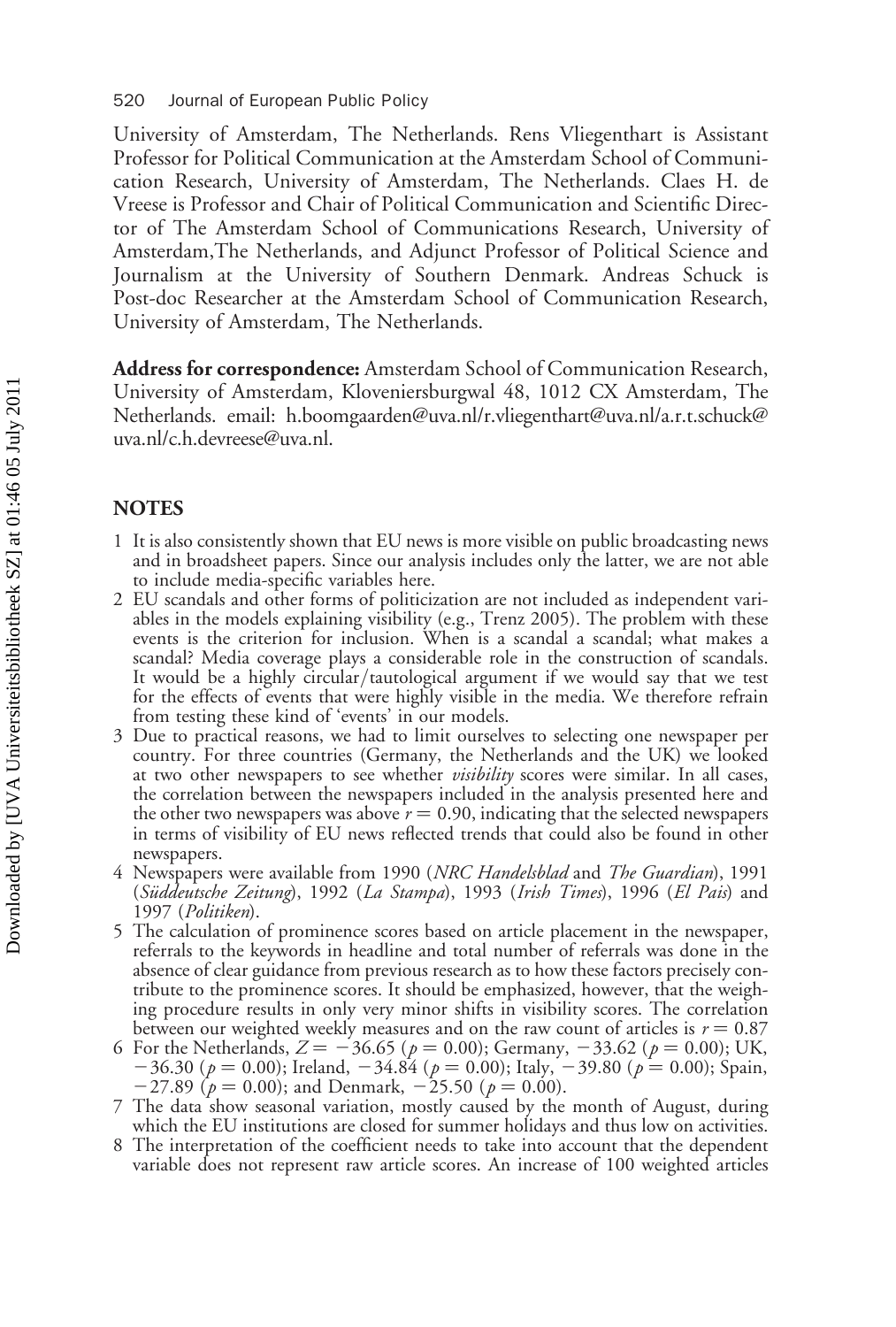could mean that indeed 100 articles more are published in all seven newspapers together in which the EU is mentioned only once, not in the headline and not on the front-page. It could also mean that some 20 articles more were published in all seven newspapers together that appear on the front-page and mention the EU in the headline and once in the article. Furthermore, it should be noted that these changes in visibility are temporary only, since our variables are differenced. That means an increase of 50 more articles in one week will be followed by a decrease of 50 articles in the next week, and thus visibility levels would have moved back to their initial value.

#### **REFERENCES**

- Altheide, D. (1976) Creating Reality: How TV News Distorts Events, Beverly Hills, CA: Sage.
- Anderson, P. and McLeod, A. (2004) 'The great non-communicator? The mass communication deficit of the European Parliament and its Press Directorate', Journal of Common Market Studies 42(5): 897–917.
- Banducci, S.A. and Semetko, H.A. (2003) 'Media, Mobilization and European Elections', Fifth Framework Research Programme (1998 – 2002) Democratic Participation and Political Communication in Systems of Multi-level Governance, available online at [http:](http://www.ucd.ie/dempart/workingpapers/media.pdf)//www.ucd.ie/dempart/[workingpapers](http://www.ucd.ie/dempart/workingpapers/media.pdf)/media.pdf (accessed 16 August 2008).
- Beck, N. and Katz, J. (1995) 'What to do (and not to do) with time-series cross-section data', American Political Science Review 89(3): 634–47.
- Benz, M. and Stutzer, A. (2004) 'Are voters better informed when they have a larger say in politics? Evidence for the European Union and Switzerland', Public Choice 119: 31–59.
- Beyers, J. and Kerremans, B. (2007) 'The press coverage of trade issues: a comparative analysis of public agenda-setting and trade politics', Journal of European Public Policy 14(2): 269–92.
- Bijsmans, P. and Altides, C. (2007) 'Bridging the gap between EU politics and citizens? The European Commission, national media and EU affairs in the public sphere', Journal of European Integration 29(3): 323–40.
- Blondel, J., Sinnott, R. and Svensson, P. (1998) People and Parliament in the European Union: Participation, Democracy, and Legitimacy, New York: Oxford University Press.
- Boomgaarden, H.G. and Vliegenthart, R. (2007) 'Explaining the rise of anti-immigrant parties: the role of news content in the Netherlands, 1990–2002', *Electoral Studies*  $26(2): 404 - 17.$
- Brettschneider, F., Maier, M. and Maier, J. (2003) 'From D-mark to euro: the impact of mass media on public opinion in Germany', German Politics 12(2): 45–64.
- Brosius, H.-B. and Eps, P. (1993) 'Verändern Schlüsselereignisse journalistische Selektionskriterien? Framing am Beispiel der Berichterstattung über Anschläge gegen Ausländer und Asylanten', Rundfunk und Fernsehen 41: 512–30.
- Brosius, H.-B. and Esser, F. (1995) Eskalation durch Berichterstattung. Massenmedien und fremdenfeindliche Gewalt- und Straftaten, Opladen: Westdeutscher Verlag.
- Brosius, H.-B. and Kepplinger, H. (1990) 'The agenda-setting function of television: static and dynamic views", Communication Research 17: 183-211.
- Brüggemann, M. and Kleinen von Königslow, K. (2007) 'Let's talk about Europe. Explaining vertical and horizontal Europeanization in the quality press', TranState Working Papers, 60, Bremen.
- Carroll, R. (1989) 'Market size and TV news values', *Journalism Quarterly* 66(1): 49–56.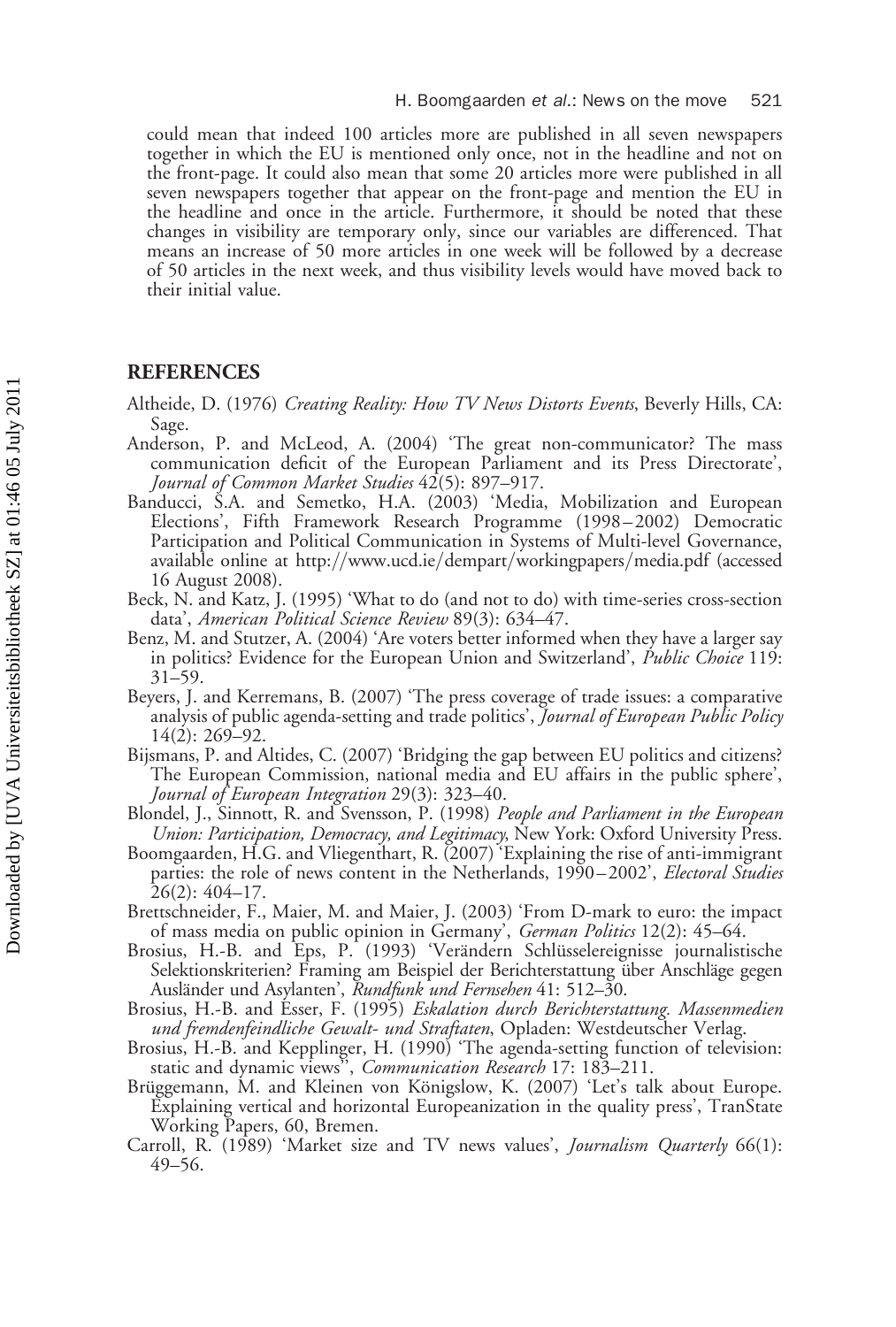- Daschmann, G. and Brosius, H.-B. (1999) 'Can a single incident create an issue? Exemplars in German television magazine shows', Journalism and Mass Communication Quarterly 76: 35–71.
- de Vreese, C.H. (2001) 'Europe in the news: a cross-national comparative study of the news coverage of key EU events', *European Union Politics* 2(3): 283–307.
- de Vreese, C.H. (2003) Framing Europe. Television News and European Integration, Amsterdam: Aksant Academic Publishers.
- de Vreese, C.H. (2007) 'The EU as a public space. Living review in the CONNEX series in Governance, available online at', [http:](http://europeangovernance.livingreviews.org/Articles/lreg-2007-3/)//[europeangovernance.livingreviews.org](http://europeangovernance.livingreviews.org/Articles/lreg-2007-3/)/ Articles/[lreg-2007-3](http://europeangovernance.livingreviews.org/Articles/lreg-2007-3/)/ (accessed 8 August 2008).
- de Vreese, C.H. and Boomgaarden, H.G. (2006a) 'How content moderates the effects of television news on political knowledge and engagement', Acta Politica. International Journal of Political Science 41: 317–41.
- de Vreese, C.H. and Boomgaarden, H.G. (2006b) 'Media effects on public opinion about the enlargement of the European Union', Journal of Common Market Studies 44(2): 419–36.
- de Vreese, C.H. and Boomgaarden, H.G. (2006c) 'Media message flows and interpersonal communication: the conditional nature of effects on public opinion', Communication Research 33: 1–19.
- de Vreese, C.H. and Boomgaarden, H.G. (forthcoming) 'Explaining cross-national and over-time patterns in news coverage of European Parliamentary election', in F. Esser and T. Hanitzsch (eds), Handbook of Comparative Communication Research, New York: Routledge, forthcoming.
- de Vreese, C.H., Banducci, S., Semetko, H.A. and Boomgaarden, H.G. (2006) 'The news coverage of the 2004 European Parliamentary election campaign in 25 countries', European Union Politics 7(4): 477–504.
- de Vreese, C.H., Lauf, E. and Peter, J. (2007) 'The media and European Parliament elections: second rate coverage of a second-order event?' in W. van der Brug and C. van der Eijk (eds), European Elections and Domestic Politics. Lessons from the Past and Scenarios for the Future, Notre Dame: University of Notre Dame Press, pp. 116–130.
- de Vreese, C.H., Peter, J. and Semetko, H.A. (2001) 'Framing politics at the launch of the euro: a cross-national comparative study of frames in the news', Political Communication 18(2): 107–22.
- de Vreese, C.H. and Semetko, H.A. (2005) Political Campaigning in Referendums: Framing the Referendum Issue, London: Routledge.
- de Vries, C. (2007) 'Sleeping giant: fact or fairytale? How European integration affects national elections', *European Union Politics* 8(3): 363–85.
- Eriksen, E. and Fossum, J. (2000) 'Conclusion. Legitimation through deliberation', in E. Eriksen and J. Fossum (eds), Democracy in the European Union Integration through Deliberation?, London: Routledge, pp. 256–69.
- European Commission (2003) Eurobarometer 60, Brussels: DG Press and Communication, European Commission.
- European Commission (2004) Eurobarometer 61, Brussels: DG Press and Communication, European Commission.
- European Commission (2006) White Paper on a European Communication Policy (COM(2006)35), Brussels: DG Press and Communication.
- Franklin, M.N. and Wlezien, C. (1997) 'The responsive public: issue salience, policy change, and preferences for European unification', Journal of Theoretical Politics 9(3): 347–64.
- Fundesco, A.E.J. (1997) The European Union in the Media 1996, Madrid: A.E.J. Fundesco.
- Galtung, J. and Ruge, M. (1965) 'The structure of foreign news', Journal of Peace Research 2(1): 64–91.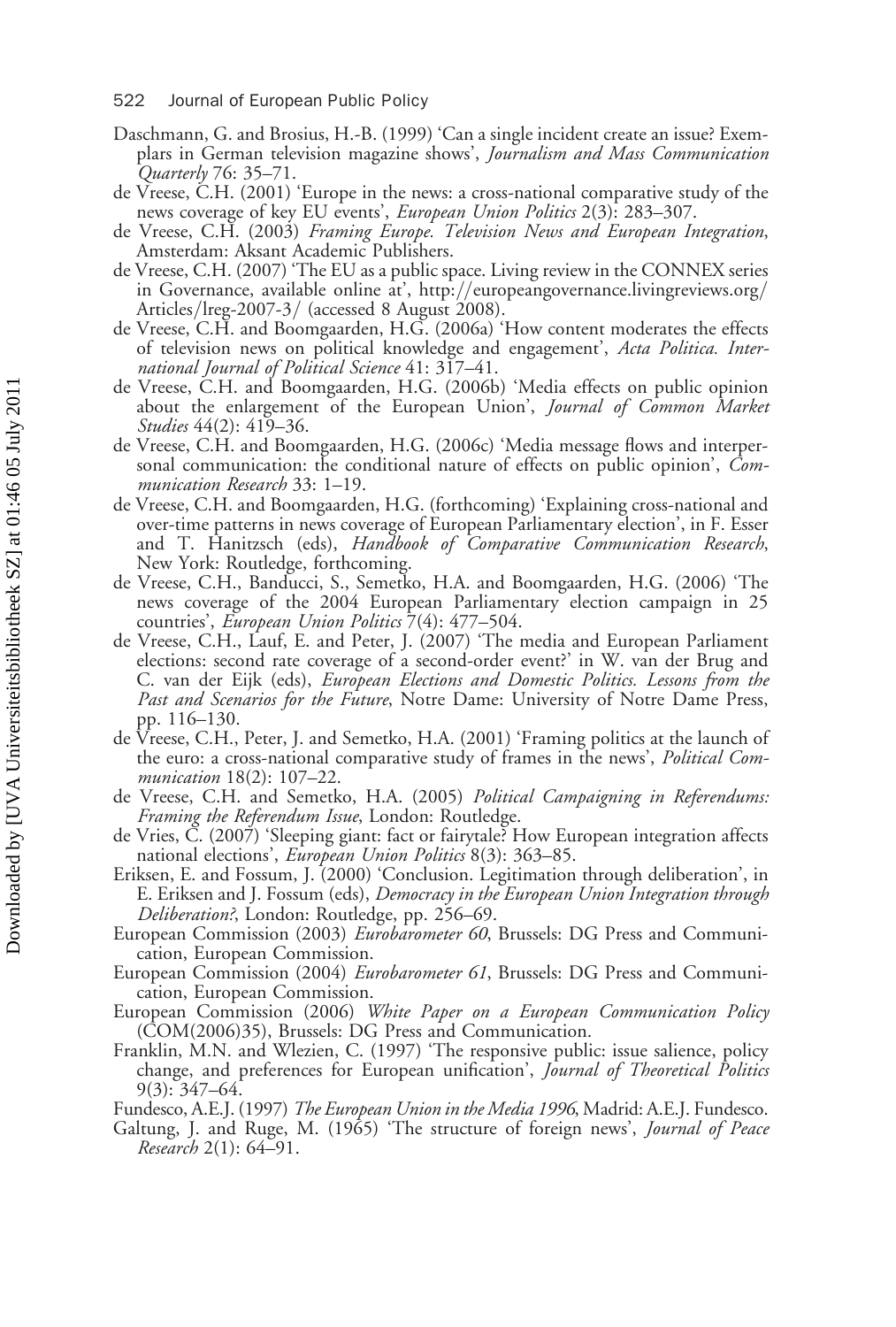- Gans, H. (1980) Deciding What's News: A Study of CBS Evening News, NBC Nightly News, Newsweek and Time, New York: Vintage.
- Gleissner, M. and de Vreese, C.H. (2005) 'News about the EU Constitution. Journalistic challenges and media portrayal of the European Union Constitution', *Journalism* 6(2):  $221 - 42.$
- Hallin, D.C. and Mancini, P. (2004) Comparing Media Systems. Three Models of Media and Politics, Cambridge: Cambridge University Press.
- Harcup, T. and O'Neill, D. (2001) 'What is news? Galtung and Ruge revisited', Journalism Studies 2(2): 261–80.
- Hellström, J. (2008) 'Who leads, who follows? Re-examining the party-electorate linkages on European integration', *Journal of European Public Policy* 15(8): 1127–44.
- Hobolt, S.B. (2006) 'Direct democracy and European integration', Journal of European Public Policy 13(1): 153–66.
- Hollanders, D.A. and Vliegenthart, R. (2008) 'Telling what yesterday's news might be tomorrow. Modelling media dynamics', Communications, the European Journal of Communication Research 33(1): 47–68.
- Hüller, T. (2007) 'Assessing EU strategies for publicity', *Journal of European Public* Policy 14(4): 563–81.
- Kantner, C. (2004) Kein modernes Babel. Kommunikative Voraussetzungen europaeischer Oeffentlichkeit, Wiesbaden: VS Verlag.
- Karp, J., Banducci, S. and Bowler, S. (2003) 'To know it is to love it? Satisfaction with democracy in the European Union', Comparative Political Studies 36(2): 271–92.
- Katz, R. (2001) 'Models of democracy: elite attitudes and the democratic deficit in the European Union', European Union Politics 2(1): 53–80.
- Katz, R. and Wessels, B. (eds) (1999) The European Parliament, the National Parliaments, and European Integration, Oxford: Oxford University Press.
- Kepplinger, H.-M. (1992) 'Theorien der Nachrichtenauswahl als Theorien der Realität', Politik und Zeitgeschichte 15: 3–16.
- Kepplinger, H.-M. and Habermeier, J. (1995) 'The impact of key events on the presentation of reality', *European Journal of Communication* 10: 371–90.
- Kittel, B. (1999) 'Sense and sensitivity in pooled analysis of political data', European Journal of Political Research 35(2): 225–53.
- Kleinnijenhuis, J. (2003) 'Het Publiek Volgt Media die de Politiek Volgen', in Raad Voor Maatschappelijke Ontwikkeling (ed.), Medialogica, The Hague: SDU, pp. 151–212.
- Koopmans, R. (2007) 'Who inhabits the European public sphere? Winners and losers, supporters and opponents in Europeanised political debated', *European Journal of* Political Research 46: 183–210.
- Lecheler, S. (2008) 'EU membership and the press: an analysis of the Brussels correspondents from the new member states', *Journalism* 9: 443–64.
- Leroy, P. and Siune, K. (1994) 'The role of television in European elections. The cases of Belgium and Denmark', European Journal of Communication 9: 47–69.
- Lippmann, W. (1922) Public Opinion, New York: Free Press.
- Machill, M., Beiler, M. and Fischer, C. (2006) 'Europe-topics in Europe's media. The debate about the European public sphere: a meta-analysis of media content analyses', European Journal of Communication 21(1): 57–88.
- Maier, J. and Rittberger, B. (2008) 'Shifting Europe's boundaries: mass media, public opinion and the enlargement of the EU', European Union Politics 9(2): 243-67.
- Maier, J. and Maier, M. (2008) 'News coverage of EU Parliament elections', in J. Strömbäck and L. Lee Kaid (eds), Handbook of Election News Coverage around the World, Mahwah, NJ: Erlbaum Publishers, pp. 403–20.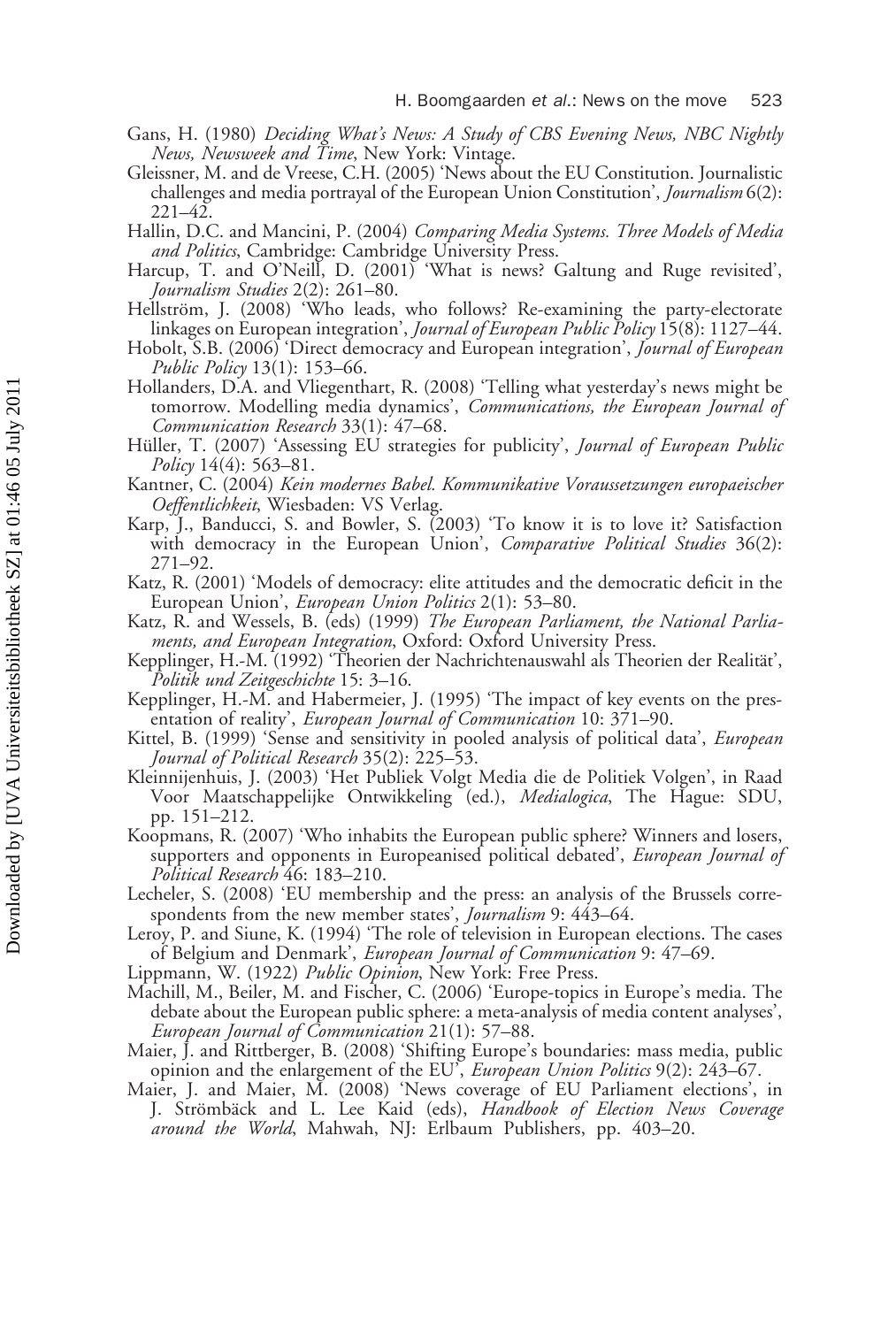- McQuail, D. and Bergsma, F. (1983) 'The European dimensions of the campaign', in J.G. Blumler (ed.), Communicating to Voters: Television in the First European Parliamentary Elections, London: Sage, pp. 258-83.
- Meyer, C. (1999) 'Political legitimacy and the invisibility of politics: exploring the European Union's communication deficit', Journal of Common Market Studies 37: 617-39.
- Norris, P. (2000) A Virtuous Circle: Political Communications in Postindustrial Societies, Cambridge: Cambridge University Press.
- Peter, J. and de Vreese, C. (2004) 'In search of Europe in search of Europe a crossnational comparative study of the European Union in national television news', Harvard International Journal of Press/Politics 9(4): 3–24.
- Peter, J., Lauf, E. and Semetko, H.A. (2004) 'Television coverage of the 1999 European Parliamentary elections', *Political Communication* 21(4): 415–33.
- Peter, J., Semetko, H.A. and de Vreese, C.H. (2003) 'Politics on television in Europe: how European is it?' European Union Politics 4(3): 305-27.
- Reiser, S. (1994) Parteienkampagne und Medienberichterstattung im Europawahlkampf 1989: Eine Untersuchung zu Dependenz und Autonomieverlust im Verhältnis von Massenmedien und Politik, Konstanz: Olschläger.
- Rohrschneider, R. (2002) 'The democracy deficit and mass support for an EU-wide government', American Journal of Political Science 46(2): 463–75.
- Scharpf, F. (1999) Governing in Europe: Effective and Democratic? Oxford: Oxford University Press.
- Schönbach, K., de Ridder, J. and Lauf, E. (2001) 'Politicians on TV news: getting attention in Dutch and German election campaigns', European Journal of Political Research 39: 519–31.
- Schuck, A.R.T. and de Vreese, C.H. (2006) 'Between risk and opportunity: news framing and its effects on public support for EU enlargement', European Journal of Communication 21(1): 5–32.
- Semetko, H.A., de Vreese, C.H. and Peter, J. (2000) 'Europeanised politics Europeanised media? European integration and political communication', West European Politics 23(4): 121–41.
- Sifft, S., Brüggemann, M., Kleinen von Königslöw, K., Peters, B. and Wimmel, A. (2007) 'Segmented Europeanization: exploring the legitimacy of the European Union from a public discourse perspective', Journal of Common Market Studies 45(1): 127–55.
- Siune, K. (1983) 'The campaigns on television: what was said and who said it', in J.G. Blumler (ed.), Communicating to Voters: Television in the First European Parliamentary Elections, London: Sage, pp. 223-40.
- Trenz, H.-J. (2004) 'Media coverage on European governance. Exploring the European public sphere in national quality newspapers', European Journal of Communication 19(3): 291–319.
- Trenz, H.-J. (2005) Europa in den Medien: Die Europaeische Integration im Spiegel nationaler Oeffentlichkeit, Frankfurt aM: Campus.
- van de Steeg, M. (2006) 'Does a public sphere exist in the European Union? An analysis of the content of the debate on the Haider case', European Journal of Political Research 45(4): 609–94.
- Vastermans, P. (2005) 'Media-hype. Self-reinforcing news waves, journalistic standards and the construction of social problems', *European Journal of Communication* 20(4): 508–30.
- Vliegenthart, R. and Boomgaarden, H.G. (2007) 'Real-world indicators and the coverage of immigration and integration issues in Dutch newspapers', European Journal of Communication 22(3): 293–314.
- White, D. (1950) 'The "gate keeper": a case study in the selection of news', *Journalism* Quarterly 27: 383–90.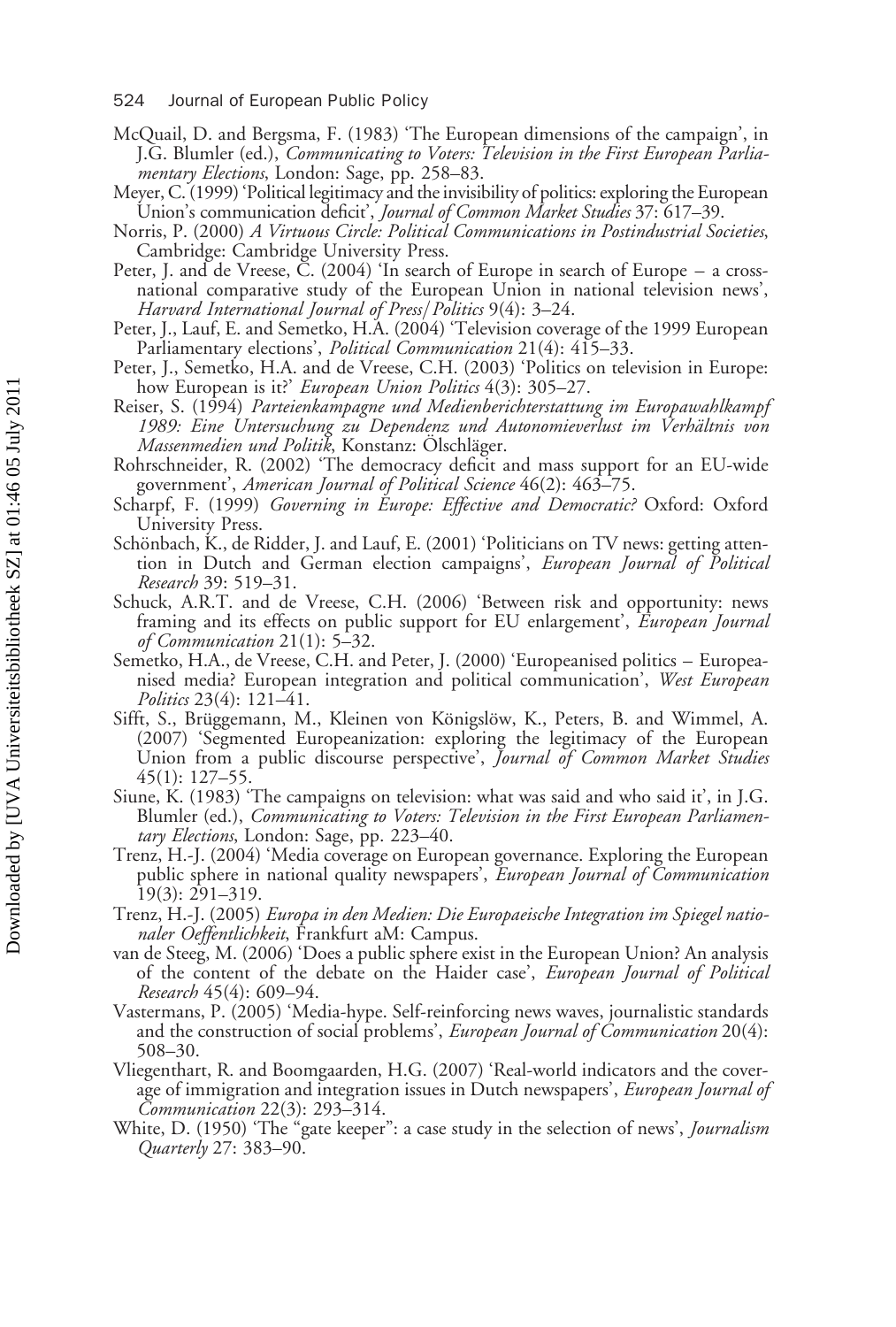Wilson, S. and Butler, D. (2007) 'A lot more to do: the sensitivity of time-series crosssection analyses to simple alternative specifications', *Political Analysis* 8: 367-80.

Wu, D. (2005) 'Systemic determinants of international news coverage: a comparison of 38 countries', Journal of Communication 50(2): 110–30.

#### APPENDIX

|  |  |  | Table A1 Coding of the independent variables |  |
|--|--|--|----------------------------------------------|--|
|--|--|--|----------------------------------------------|--|

| Variable                      | Coding information                                                                                                                          |  |  |  |  |
|-------------------------------|---------------------------------------------------------------------------------------------------------------------------------------------|--|--|--|--|
| Euro-dollar rate              | Obtained from Eurostat                                                                                                                      |  |  |  |  |
| Summit abroad                 | $1 =$ week in which an EU summit takes place outside<br>Brussels: $0 =$ else                                                                |  |  |  |  |
| <b>Summit Brussels</b>        | $1$ = week in which an EU summit takes place in Brussels; $0 =$<br>else                                                                     |  |  |  |  |
| EP elections                  | $1$ = week of EP election and three preceding weeks; 0 = else                                                                               |  |  |  |  |
| Commission<br>change          | $1$ = week in which new commission takes office; 0 = else                                                                                   |  |  |  |  |
| <b>EP Brussels</b><br>meeting | $1$ = week in which EP meeting takes place in Brussels; 0 =<br>else                                                                         |  |  |  |  |
| EP Strasbourg<br>meeting      | $1$ = week in which EP meeting takes place in Strasbourg; 0 =<br>else                                                                       |  |  |  |  |
| Presidency                    | $1 =$ weeks in which country holds presidency; $0 =$ else                                                                                   |  |  |  |  |
| Intro euro                    | $1 =$ week of introduction of Euro; 0 = else                                                                                                |  |  |  |  |
| Enlargement                   | $1$ = week in which one or more countries joined EU; 0 = else                                                                               |  |  |  |  |
| Treaty                        | $1 =$ week in which important Treaty is signed (incl. Treaty of<br>Maastricht, Treaty of Amsterdam, Nice Treaty); $0 =$ else                |  |  |  |  |
| Convention                    | $1$ = week in which agreement on European Convention takes<br>place; $0 =$ else                                                             |  |  |  |  |
| Referendum                    | $2 =$ weeks in which two referendums on EU issues take place;<br>$1 =$ week in which a referendum takes place on an EU issue;<br>$0 =$ else |  |  |  |  |
| Referendum<br>national        | $1 =$ week in which a referendum on an EU issue takes place in<br>a country and three preceding weeks; $0 =$ else                           |  |  |  |  |
| National elections            | $1 =$ week in which country holds a national election and three<br>preceding weeks; $0 =$ else                                              |  |  |  |  |

Note: European Parliament elections are modelled with a four-week period to reflect the election campaign (e.g., De Vreese et al. 2006; Siune 1983). We have analysed the data using four-week periods for all events, and there is not much evidence for an anticipatory effect.